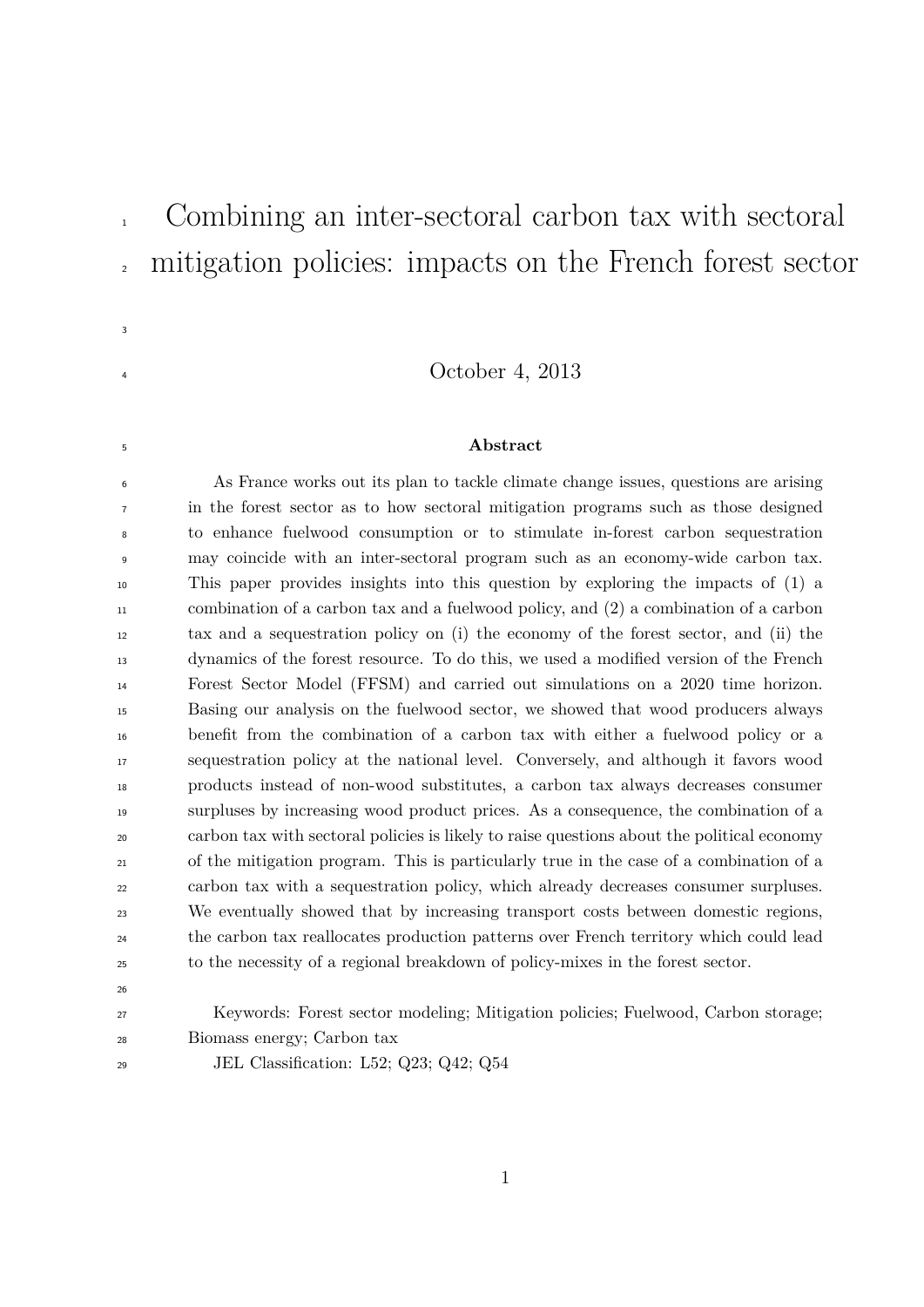# **Introduction**

 According to the Intergovernmental Panel on Climate Change (IPCC), there will be a significant economic potential for climate change mitigation in the next few decades. In particular, bottom-up analyses show that the international emissions reduction 34 potential for the forest sector equals 1,1 (+/- 1) to 4,2 (+/- 1,5) Gt eq.CO<sub>2</sub>/yr, <sup>35</sup> respectively for carbon prices of 20 US\$/ $tCO_2$  and 100 US\$/ $tCO_2$  which represents 3 %  $\text{36}$  to  $14\%$  of the total CO<sub>2</sub> emissions [\(Nabuurs et al.,](#page-18-0) [2007\)](#page-18-0). The climate change ability of the forest sector can be broken down into two types of mechanisms: sequestration and substitution. Upstream, sequestration mechanisms consist of enhancing forest management practices such as densification, afforestation, reforestation and reduction of deforestation in order to increase the quantity of carbon sequestered in the forest biomass [\(Kurz et al.,](#page-18-1) [1997;](#page-18-1) [Nabuurs et al.,](#page-18-0) [2007;](#page-18-0) [Luyssaert et al.,](#page-18-2) [2008;](#page-18-2) [Grace,](#page-17-0) [2004;](#page-17-0) [van der Werf et al.,](#page-19-0) [2009\)](#page-19-0). Downstream, sequestering carbon in long-lived wood products (*e.g.* construction wood) postpones its return to the atmosphere thereby delaying CO<sup>2</sup> release in the atmosphere [\(Vallet,](#page-19-1) [2005\)](#page-19-1). Substitution mechanisms consist of reducing greenhouse gas emissions through the replacement of fossil fuels with fuelwood and by substituting non-wood products with wood products in the building, packaging and furniture sectors [\(Petersen,](#page-18-3) [2006;](#page-18-3) [Petersen and Solberg,](#page-18-4) [2005\)](#page-18-4).

 $\sim$  So far, and in order to reach its ambitious mitigation targets<sup>[1](#page-1-0)</sup>, the French Gov- ernment has opted to base its policy-mix on substitution mechanisms through sectoral policies. These policies aim at (1) structuring the French fuelwood sector through economic incentives, (2) changing domestic heating systems, for example, through the development of collective boilers, and (3) encouraging the development of medium- to large-scale biomass energy plants. The overall objective is to increase fuelwood <sup>55</sup> consumption by  $6 \,\mathrm{Mm}^3/\mathrm{yr}$  by 2020 [\(Puech,](#page-18-5) [2009\)](#page-18-5).

 In addition to these policies promoting the use of fuelwood, two other types of mitigation policies involving the forest sector are currently being discussed in France: a policy to enhance sequestration in forests and an intersectoral carbon tax based on substitution mechanisms, but in an indirect way, promoting low-carbon content products and discouraging their more carbon-intensive substitutes.

 While the impacts of a sequestration policy and of its combination with a fuelwood  $\epsilon_2$  policy are analyzed in depth in [Lecocq et al.](#page-18-6) [\(2011\)](#page-18-6), the impacts of a carbon tax on the forest sector and its interactions with sectoral policies, either fuelwood policy or sequestration policy, remain unclear.

<span id="page-1-0"></span><sup>&</sup>lt;sup>1</sup>The European Union sets the objective of increasing the share of renewable energy in its overall energy mix to 20 % by 2020.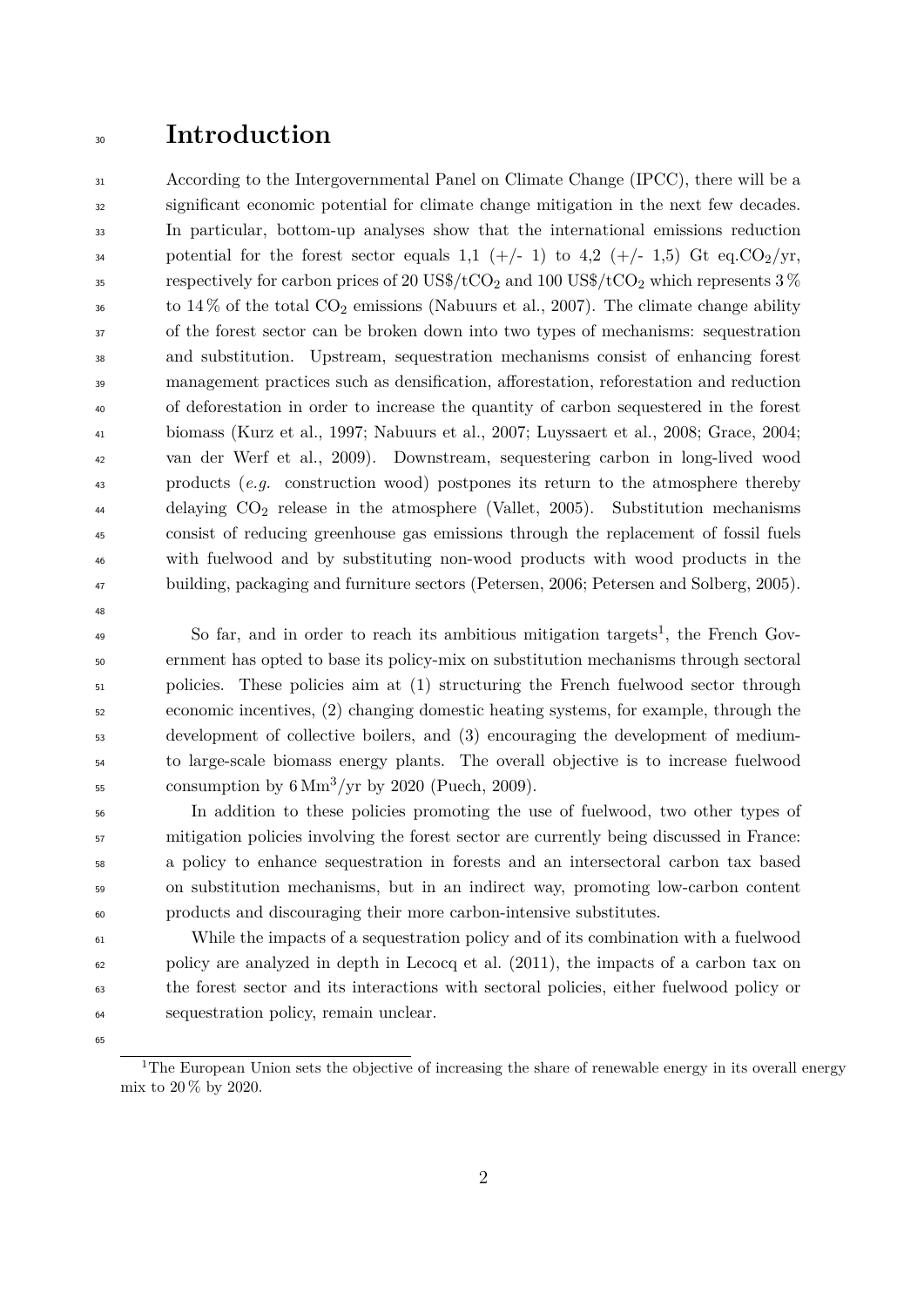In the French context, a normative shadow price of carbon to be used in evaluating 67 public investments was set at  $\epsilon 100/tC$ , or  $\epsilon 27/tCO<sub>2</sub>$ , in 2000. For the preparation of the 2009 carbon tax proposal, an expert group of economists proposed an initial  $\epsilon$ 45/tCO<sub>2</sub> [\(Quinet,](#page-18-7) [2009\)](#page-18-7) that would progressively increase to  $\epsilon$ 100/tCO<sub>2</sub> in 2030. The view was that this initial value and increase trajectory would be compatible with the achievement of the Factor 4 goal which consists in improving the energy efficiency <sup>72</sup> and the use of renewable energy in order to divide  $CO<sub>2</sub>$  emissions by a factor of four  $\tau$ <sup>3</sup> before 2050. In 2010, a consensus value of  $\epsilon$ 32/tCO<sub>2</sub> emerged from a broader expert consensus [\(Rocard,](#page-19-2) [2009\)](#page-19-2) — with the same increase trajectory as in the previous report. 75 After several months of discussion, an initial value of  $\epsilon$ 17/tCO<sub>2</sub> +  $\epsilon$ 2/tCO<sub>2</sub>/yr was finally announced by the Government on acceptability grounds before it was killed by the French Constitutional Council in 2010.

 Nevertheless, some form of carbon tax scheme is likely to be necessary in France in the future since the objective of mitigation remains. Such a tax would therefore coexist with previously enacted sectoral fuelwood policies and/or sequestration measures. One question that then arises is how would such an inter-sectoral substitution-based carbon tax interact with previously enacted sectoral? The answer obviously depends on which type of policy is combined with the carbon tax.

 First, a combination of a carbon tax with sectoral fuelwood policies raises the question of sustainability since they both lead to increased wood harvest. Second, a carbon tax and a sequestration policy result *a priori* in conflicting impacts on forest resource dynamics. Therefore, the impact of their combination on the forest stock is ambiguous. In addition, since a carbon tax is likely to increase product prices (including those of wood products) and since sequestration policy decreases consumer surpluses (see [Lecocq et al.](#page-18-6) [\(2011\)](#page-18-6)), another important issue concerns the impacts of such a combination on consumer surpluses. This is even more important knowing that the political feasibility of such measures is highly dependent on their impacts on consumer welfare.

 This paper aims at exploring these interactions from the point of view of both economics and forest stock dynamics. To do this, we use the French Forest Sector Model [\(Caurla,](#page-17-1) [2012b;](#page-17-1) [Caurla et al.,](#page-17-2) [2010\)](#page-17-2) modified to model competition between wood and non-wood substitutes. Ideally, modeling a carbon tax would imply that all carbon emission processes for wood products and their non-wood substitutes (transformation, transport, carbon embedded in products) are represented and subsequently applying a carbon tax rate to all these processes. However, this is very data-intensive task that goes beyond the scope of our paper. For this reason, we chose to focus our analysis on a single product: fuelwood for heat production. As a consequence, competition is only represented for fuelwood and its energy source substitutes, i.e., coal, fuel oil, electricity and gas. Therefore, a carbon tax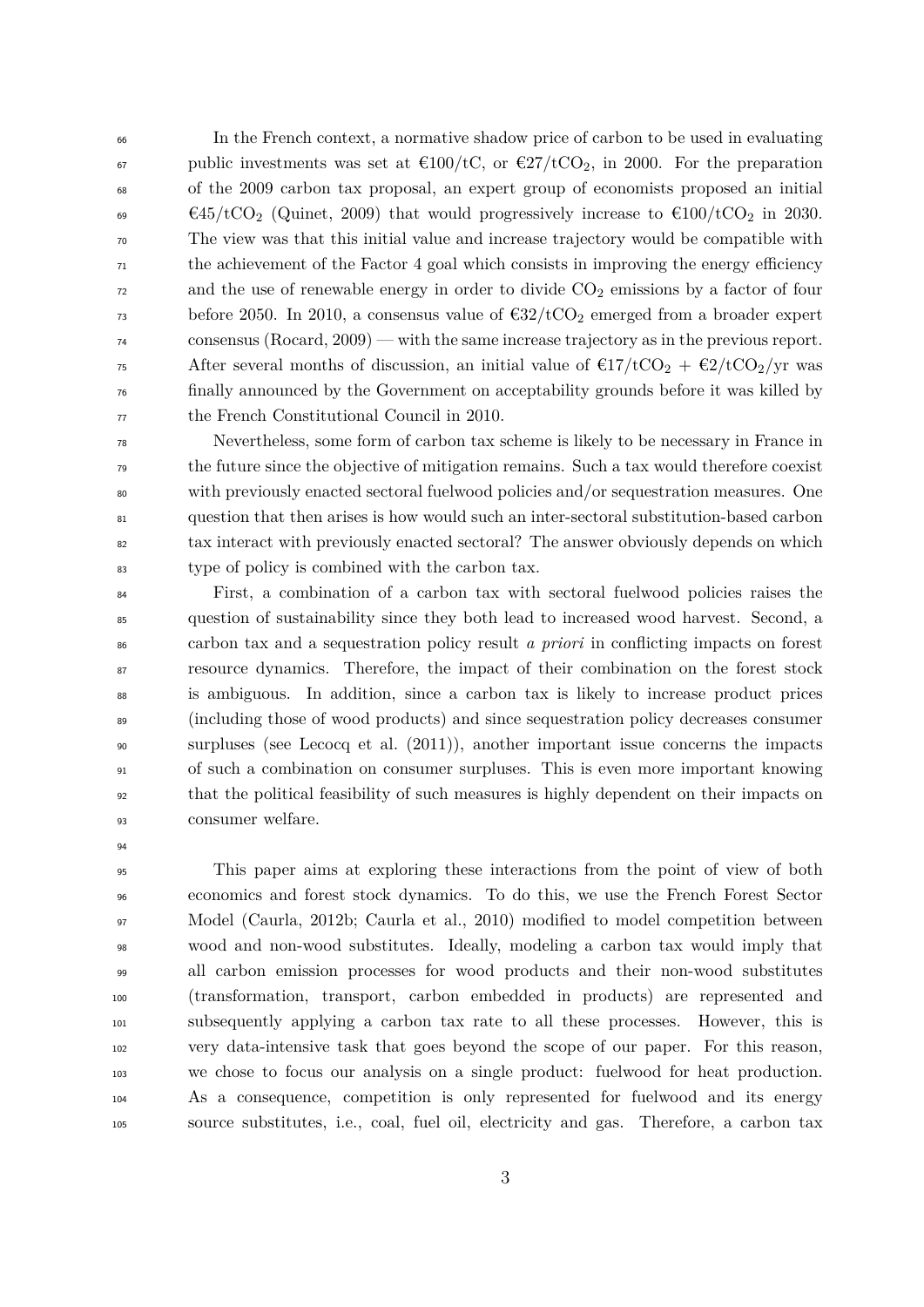will only have an impact on the production and the consumption of these five products.

 This paper is organized as follows. The first section presents a literature review of the topic. The second section presents a short description of FFSM and describes the modifications made in order to model a carbon tax. The third section presents carbon tax characteristics (tax rate, tax base) and describes the impacts on the French forest sector of a carbon tax applied without other policies. in the fourth section, we then analyze the combination of a carbon tax with current fuelwood policies. In the fifth section, we explore the impacts of a combination of a carbon tax and a sequestration policy. Finally the last section provides a discussion of our results and a conclusion to our paper.

# **Literature review**

 Impacts of sectoral carbon incentives over the forest sector have been extensively recognized and studied. This literature typically deals with carbon tax system as a policy tool for encouraging carbon sequestration. Focusing on a case study in Oregon, [Im et al.](#page-17-3) [\(2007\)](#page-17-3) show that a carbon tax leads to reduced harvest and increased carbon stock in the standing trees and understory biomass. [Pajot](#page-18-8) [\(2011\)](#page-18-8) suggests that such a result also holds for maritime pine forests in South-West of France.

 The interactions between sequestration policies and substitution measures have been studied both from environmental [\(Marland and Schlamadinger,](#page-18-9) [1997;](#page-18-9) [Seidl](#page-19-3) [et al.,](#page-19-3) [2007;](#page-19-3) [Hofer et al.,](#page-17-4) [2007;](#page-17-4) [Pingoud et al.,](#page-18-10) [2010\)](#page-18-10) and bio-economic [\(Lecocq et al.,](#page-18-6) [2011;](#page-18-6) [Kallio et al.,](#page-18-11) [2013\)](#page-18-11) points of view. This literature suggests that sequestration policies are likely to be the most effective tools when considering carbon emissions in the short run while substitution policies might better perform in the long run. From the economic point of view, [Lecocq et al.](#page-18-6) [\(2011\)](#page-18-6) show that a sequestration policy is detrimental to consumers surplus which raises questions about the political economy of sequestration incentives. Meanwhile, [Kallio et al.](#page-18-11) [\(2013\)](#page-18-11) point out that an increased use of wood energy also means higher pulpwood prices, which benefit producers but increase the production costs in the pulp and paper industry.

 However, few studies analyze the impacts of inter-sectoral carbon taxes over the forest sector. One exception is [Sathre and Gustavsson](#page-19-4) [\(2007\)](#page-19-4) who focus exclusively on construction materials sectors. Their results indicate that higher energy and carbon taxation rates increase the economic competitiveness of wood construction materials. [Bohlin](#page-16-0) [\(1998\)](#page-16-0) studies the impacts of a differentiated carbon tax on biofuel consumption in Sweden. He shows that, after the tax implementation, the biofuel use in the district heating sector increased from 36.7 PJ to 73.4 PJ, replacing primarily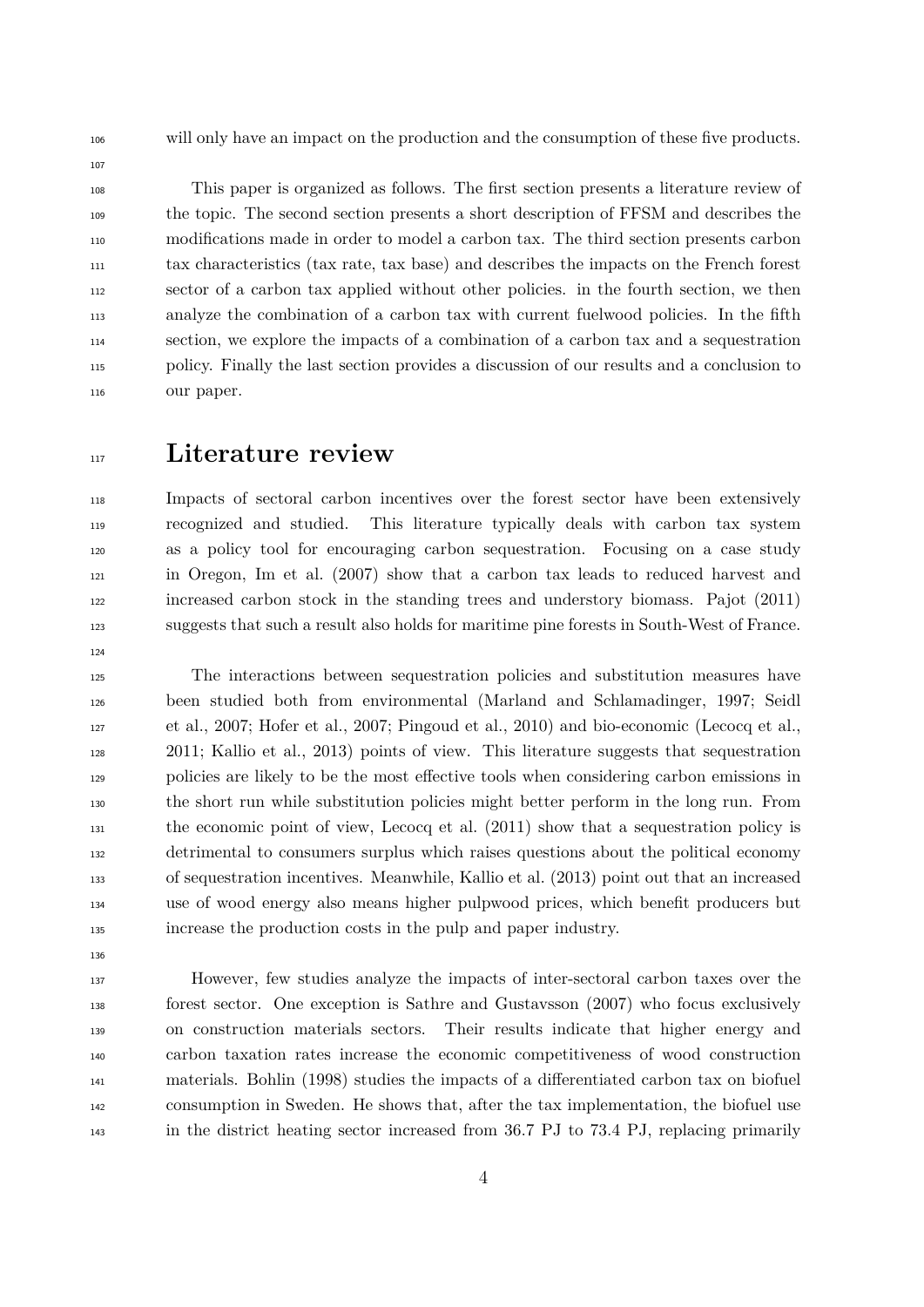coal, thus leading to great carbon dioxide savings. However these two studies tend to focus on the environmental (i.e., GHG) implications of the carbon tax with an emission savings approach and with no attention paid to economic impacts over economic agents in the sector. Using the French Forest Sector Model, [Barthes et al.](#page-16-1) [\(2012\)](#page-16-1) analyze the impacts of an inter-sectoral carbon tax on competitiveness within the forest sector. By modeling competition between five wood products and their non-wood substitutes, they showed that forest products generally benefit from the introduction of such a tax. In fact, since wood products generally have a smaller carbon content than their direct non-wood substitutes, their consumption and, as a result, their production, decrease less than those of non-wood substitutes when a carbon tax is implemented.

 Eventually, the interactions between an inter-sectoral carbon tax and a sectoral carbon policy within the forest sector have been barely studied in the literature. One notable exception is [Timilsina et al.](#page-19-5) [\(2011\)](#page-19-5) who use a multi-sector, multi-country com- putable general equilibrium model to study under what circumstances a carbon tax would help stimulate penetration of biofuels into the energy supply mix. They show that the most effective situation is when the carbon tax revenue is recycled into a biofuel subsidy while a recycling through a lump-sum transfer does not help stimu- late biofuels significantly. Our aim here is different, since we use a partial equilibrium framework and we compare the combination of either sequestration policy or fuelwood policy with inter-sectoral carbon tax.

### **Materials and Methods**

# **The French Forest Sector Model, a bio-economic model to assess the impacts of climate mitigation policies on the French forest sector**

 The French Forest Sector Model (Figure [1\)](#page-5-0) was initially developed in order to under- stand the impacts of current policies and to explore those of potential future ones. As explained in detail in [Caurla et al.](#page-17-2) [\(2010\)](#page-17-2) and [Caurla](#page-17-1) [\(2012b,](#page-17-1) pp.105-152), this model includes a representation of the forest resource and its dynamics in order to assess the environmental implications of mitigation policies. To assess the economic implications of mitigation policies, the model computes prices and quantities for three primary and six final wood products (Figure [2\)](#page-6-0) from 2006 to 2020. It also makes it possible to com- pute producers' profits and consumers' surpluses. Moreover, wood trade is represented at the national level according to the spatial price theory of [Samuelson](#page-19-6) [\(1952\)](#page-19-6) and at the international level through the imperfect substitution model of [Armington](#page-16-2) [\(1969\)](#page-16-2).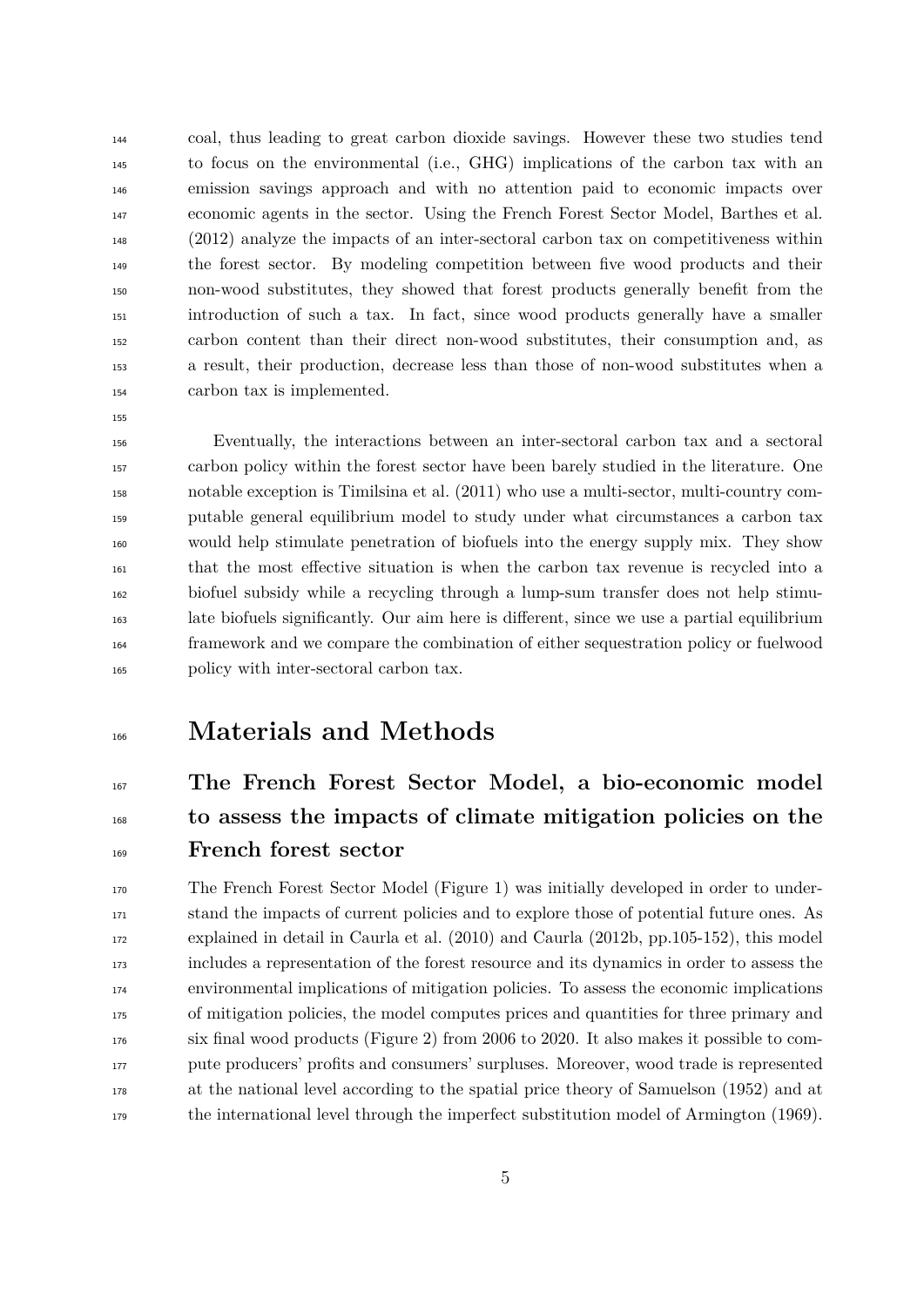<span id="page-5-0"></span> On environmental aspects, the model projects the dynamics of national and regional forest resources broken down into 132 homogenous domains from the point of view of climate, species and management. It also computes the emission balance for the entire sector, taking substitution effects that take place downstream into account.



Figure 1: FFSM is based on a recursive and modular framework. The time horizon is 2020.

<sup>184</sup> The FFSM mathematical structure can be found in [Caurla](#page-17-5) [\(2012a\)](#page-17-5) and [Caurla](#page-17-1) 185 [\(2012b,](#page-17-1) pp.307-327).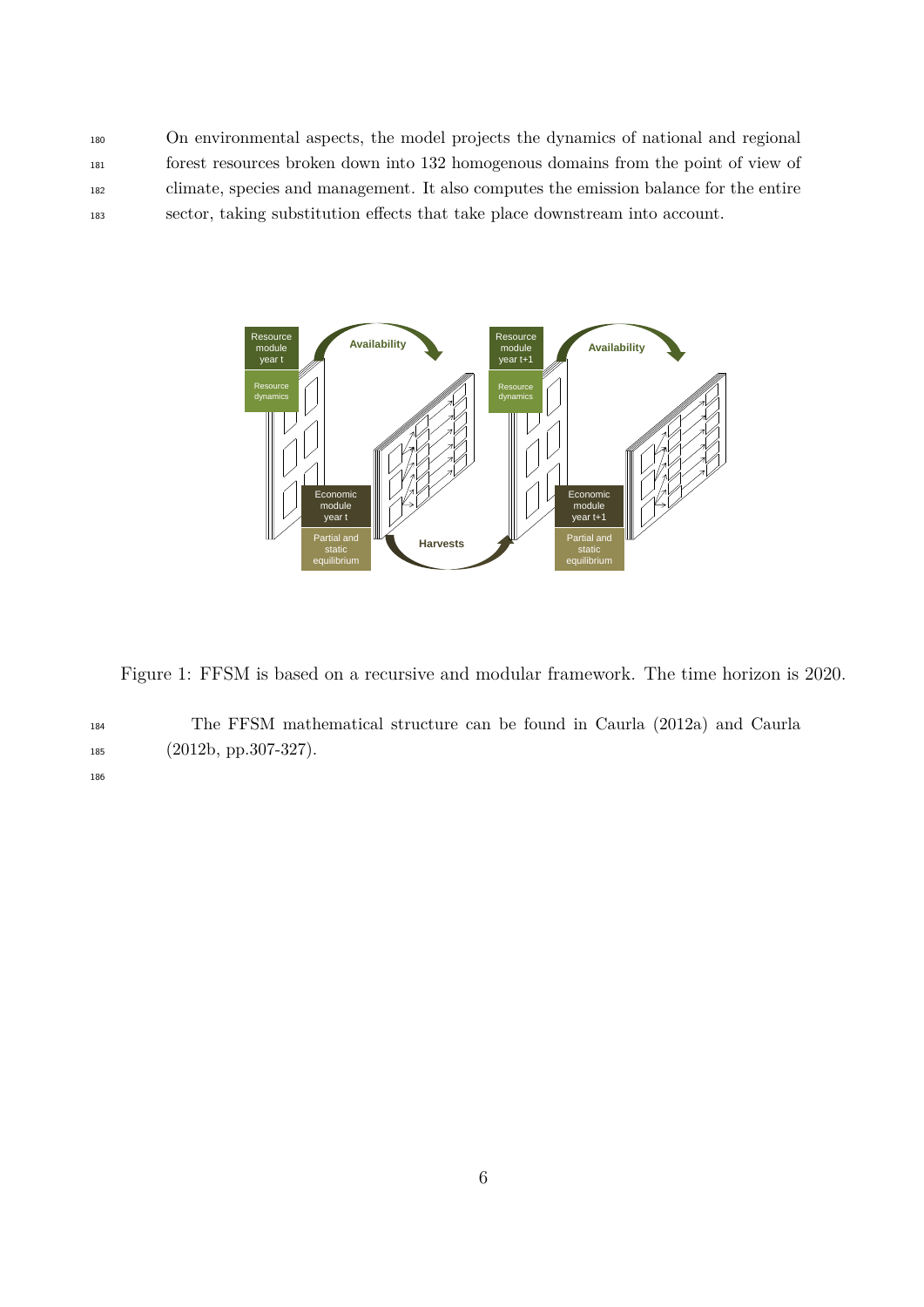<span id="page-6-0"></span>

Figure 2: The economic module of FFSM represents three levels of the forest sector and distinguishes nine products.

# <sup>187</sup> **Modeling competition between fuelwood and fossil fuels** <sup>188</sup> **with FFSM**

<span id="page-6-1"></span><sup>189</sup> Competition is represented through a price competition approach. Basically, compe-<sup>190</sup> tition between fuelwood and substitutes is represented through a cross elasticity of <sup>191</sup> demand:

$$
D_{i,t} = D_{i,t-1} \left(\frac{\tilde{P}_{i,t}}{\tilde{P}_{i,t-1}}\right)^{\sigma_p} \prod_{s} \left(\frac{\left(\frac{\tilde{P}_{i,t}}{P_{s,i,t}}\right)}{\left(\frac{\tilde{P}_{i,t-1}}{P_{s,i,t-1}}\right)}\right)^{-\epsilon_s}
$$
\nCompetition module

<sup>192</sup> where:

- $P_{i,t}$  is the demand for a composite fuelwood product in region i at year t, as <sup>194</sup> defined in [Caurla et al.](#page-17-2) [\(2010\)](#page-17-2). The demand for a composite product is defined <sup>195</sup> as a function of the demand of import and the demand of domestic product <sup>196</sup> considering a constant elasticity of substitution specification ;
- 
- <sup>197</sup>  $\tilde{P}_{i,t}$  is the price of the composite fuelwood product in region i at year t as defined <sup>198</sup> in [Caurla et al.](#page-17-2) [\(2010\)](#page-17-2) ;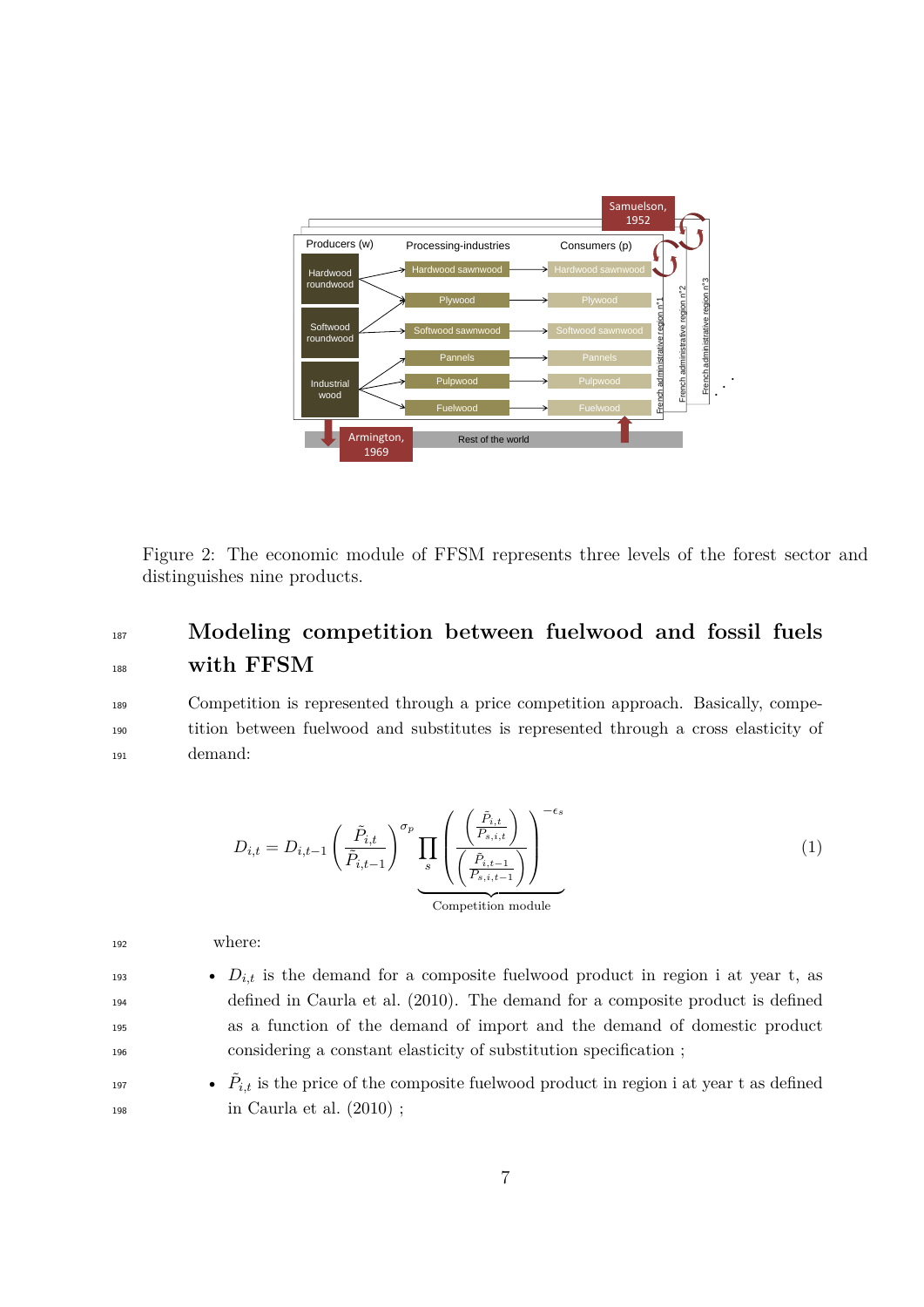- $\bullet$   $P_{s,i,t}$  is the price of the substitute s in region i at year t;
- <sup>200</sup>  $\epsilon_{p,s}$  is the cross elasticity of demand;
- <sup>201</sup>  $\sigma_p$  is the price elasticity of demand.

 We consider here that fuelwood competes with four non-wood substitutes *s*: coal, fuel oil, electricity and gas. The price of substitutes *s* must be calibrated for the whole  $p_{s,i,t}$  is defined as the average price of the apparent consumption of product *s* (apparent consumption is defined as French production plus imports less exports). These prices are assumed to be stable over the whole period of the simulation. The cross elasticities of demand  $\epsilon_{p,s}$  were previously calculated with a linear regression approach using Equation [1.](#page-6-1) For France, their values are 0.1 for coal, 0.6 for electricity and ga and 0.9 for fuel oil.

### **Modeling an economy-wide carbon tax in FFSM**

**Carbon tax structure**

 Optimally, making endogenous the climate change externality would involve assigning a price tag on all forms of greenhouse gas emissions, and, conversely, providing a subsidy on any form of greenhouse gas removal from the atmosphere. In practice, however, limitations in the measurement of emissions, transaction costs and political economy considerations result in the implementation of a large array of instruments, each covering parts of the above-mentioned emissions.

 In fact, although it is of importance for national emission targets under the Kyoto Protocol via articles 3.3 and 3.4, carbon removal from the atmosphere is, for the most part, excluded from the perimeter of existing climate policies. In addition, in the EU, the Emissions Trading Scheme (EU ETS) caps the  $CO<sub>2</sub>$  emissions of large point sources in certain sectors. Carbon taxes are thus considered as an option for limiting emissions from small-scale sources in the ETS-covered sectors, as well as emissions from the other sectors of the economy (e.g., transportation, agriculture, etc.).

 A second set of issues regards emissions sources covered by the scheme. In this paper, since only energy products for heat production purposes are considered, we do not take into account either fossil-fuel emissions related to transformation processes (e.g., CO<sup>2</sup> emissions associated with cement production process) or carbon embedded in products (e.g., plastics).

**Carbon tax rate**

231 As presented in the introduction, an initial value of  $\epsilon 17/tCO_2 + \epsilon 2/tCO_2/yr$  was announced by the Government on acceptability grounds in 2009. Our simulations are 233 therefore based on this value of  $\frac{\epsilon_{17}}{\epsilon_{02}}$  in 2010 +  $\frac{\epsilon_{2}}{\epsilon_{02}}$ /yr.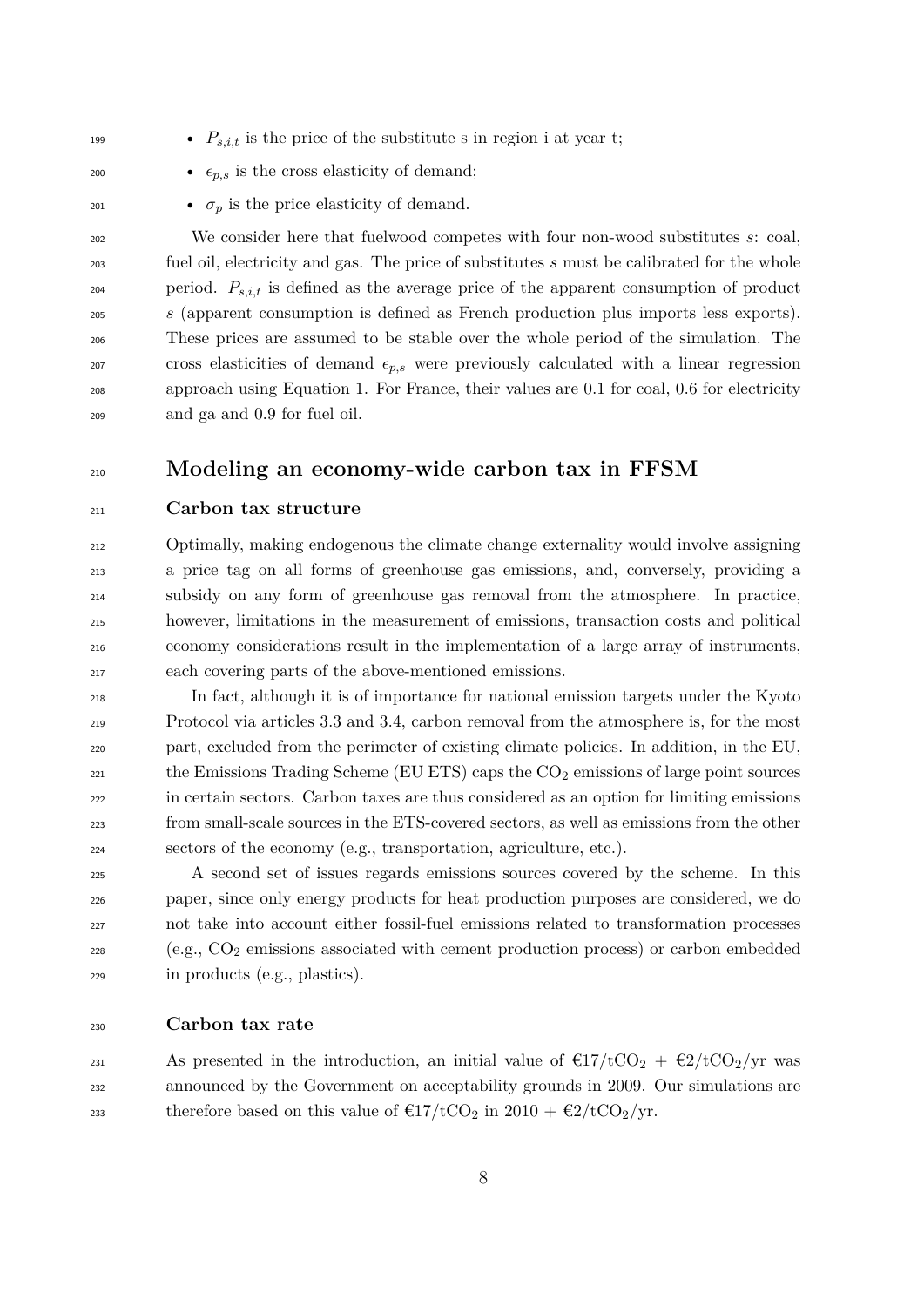**Carbon tax base and economic implications for non-wood products**

 Since we only deal with energy products here, we assumed that the carbon tax only applies to CO<sup>2</sup> emissions from fossil-fuel combustion and to fossil-fuel consumed for transportation. In particular, we did not take  $CO<sub>2</sub>$  emissions from other chemical processes or fossil-fuel embedded in products into account. Emissions factors were taken from [Traisnel et al.](#page-19-7) [\(2010\)](#page-19-7)

| Product                            | Emission factor $(tCO2/MWh$ final energy) |
|------------------------------------|-------------------------------------------|
| Coal                               | 0.355                                     |
| fuel oil                           | 0.271                                     |
| Gas                                | 0.205                                     |
| Electricity (for heating purposes) | 0.180                                     |
| Wood                               |                                           |

Table 1: Emissions factors for the five energy sources considered in the paper

 Concerning transport, we assumed that the road is the dominant transportation 241 mode, with an average emissions level of 128 g eq.  $C/(t.km)$  [\(Barthes et al.,](#page-16-1) [2012\)](#page-16-1).

# **Results**

# **Impacts of an economy-wide carbon tax in FFSM when implemented alone**

<sup>245</sup> We first simulated a  $\frac{17}{10}$ ,  $\frac{17}{1002}$  +  $\frac{12}{1002}$  x carbon tax without competition with other energy sources. We observed that fuelwood consumption decreases over time. This is due to the fact that a carbon tax on transport cost increases the final fuelwood price. As a consequence, fuelwood production decreases by approximately -0.5% at the national level.

 Second, we explicitly introduced competition. Consequently, fuelwood production increases. Indeed, in this case, the consumer price for fuelwood increases but less than that of non-wood substitutes (see Equation [1\)](#page-6-1) due to a lower carbon emission factor. Thus, the substitution effect between wood and non-wood products clearly dominates the income effect (i.e., the increase in the consumer price of wood products), resulting in net gains of welfare for fuelwood consumers and net gains of profits for fuelwood producers. Overall, fuelwood production increases by 1.8% at the national level with 258 a  $\epsilon$ 17/tCO<sub>2</sub> +  $\epsilon$ 2/tCO<sub>2</sub>/yr.

 Nevertheless, even if production increases at the national level, Fig. [3](#page-9-0) shows that this is not necessarily the case at the regional level. Indeed, by increasing transport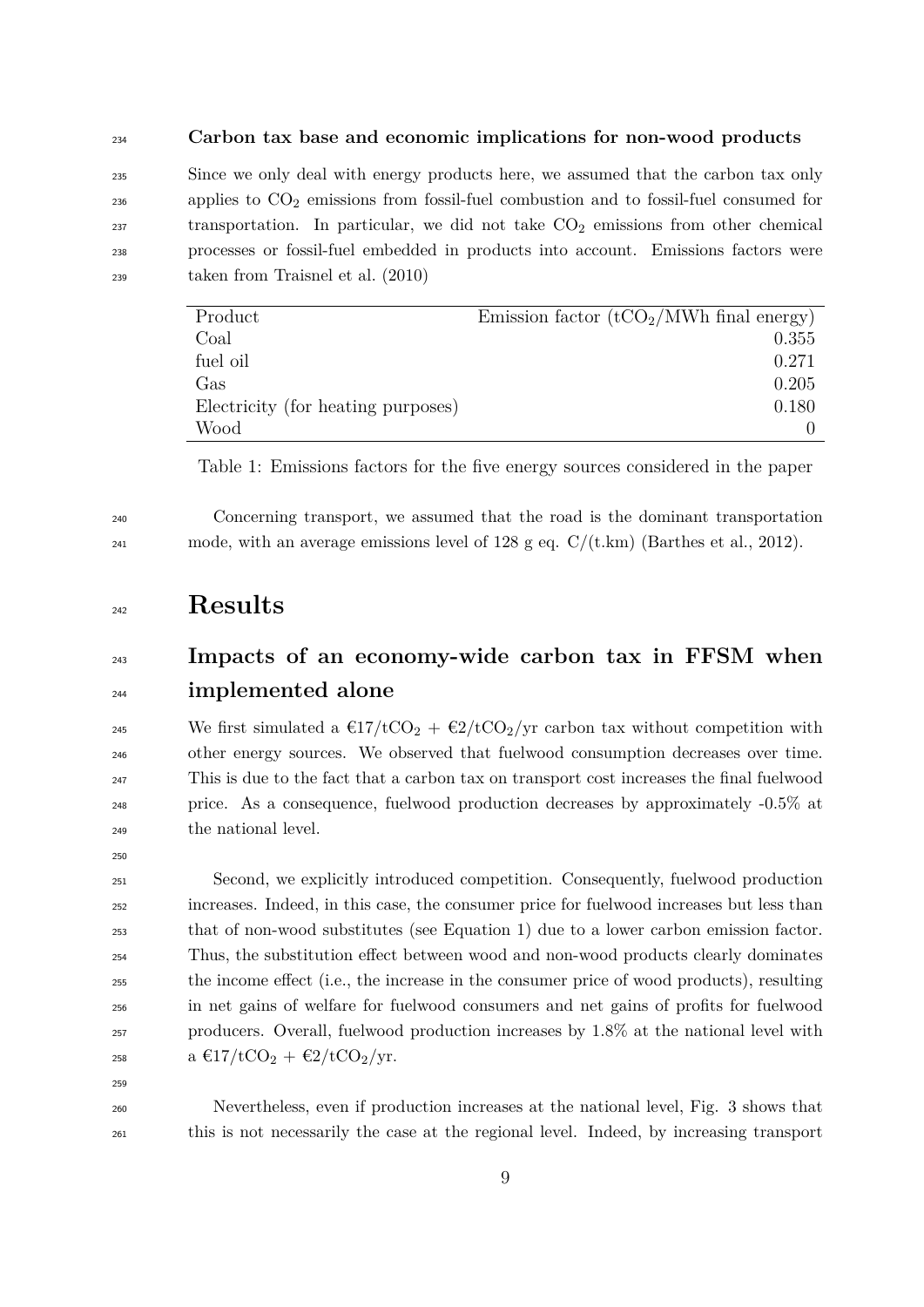costs, the carbon tax reallocates production next to consumption areas, therefore mod- ifying the interregional trade pattern. More precisely, Fig. [3](#page-9-0) shows that production either increases in importing regions when additional biomass is available enough. In other cases, it remains stable. Conversely, production either increases or decreases in exporting regions depending on their location: production increases in exporting regions located close enough to importing regions, whereas production decreases in exporting regions located far from importing regions. Modifications in transport pat- terns and, therefore, in regional production are consistent with spatial price theory of [Samuelson](#page-19-6) [\(1952\)](#page-19-6). In particular, some regions that were initially neither importer nor exporter can become exporter or importer because of the increase in transportation costs.

<span id="page-9-0"></span>

Figure 3: Regional variations in 2020 fuelwood production after a  $\epsilon$ 17/tCO<sub>2</sub> +  $\epsilon$ 2/tCO<sub>2</sub>/yr carbon tax is implemented with regard to a scenario without tax.

| 273 | Interestingly, this $\frac{\epsilon 17}{\epsilon O_2} + \frac{\epsilon 2}{\epsilon O_2}{\gamma r}$ carbon tax only increases fuelwood |
|-----|---------------------------------------------------------------------------------------------------------------------------------------|
| 274 | consumption by $+4.1\%$ , i.e., 0.93 Mm <sup>3</sup> . Therefore, this tax rate would not be sufficient                               |
| 275 | to reach the target of $6 \text{ Mm}^3/\text{yr}$ in 2020 in fuelwood consumption set by the French                                   |
| 276 | Government to match its overall mitigation objectives. More precisely, in our analysis,                                               |
| 277 | these national objectives would be reached for a $\epsilon$ 250/tCO <sub>2</sub> carbon tax, i.e., a very                             |
| 278 | high value compared to current negotiated values.                                                                                     |
| 279 |                                                                                                                                       |
| 280 | Therefore, we have reason to believe that even if a carbon tax is implemented in                                                      |

the future, existing sectoral fuelwood policies would remain necessary. Our aim in the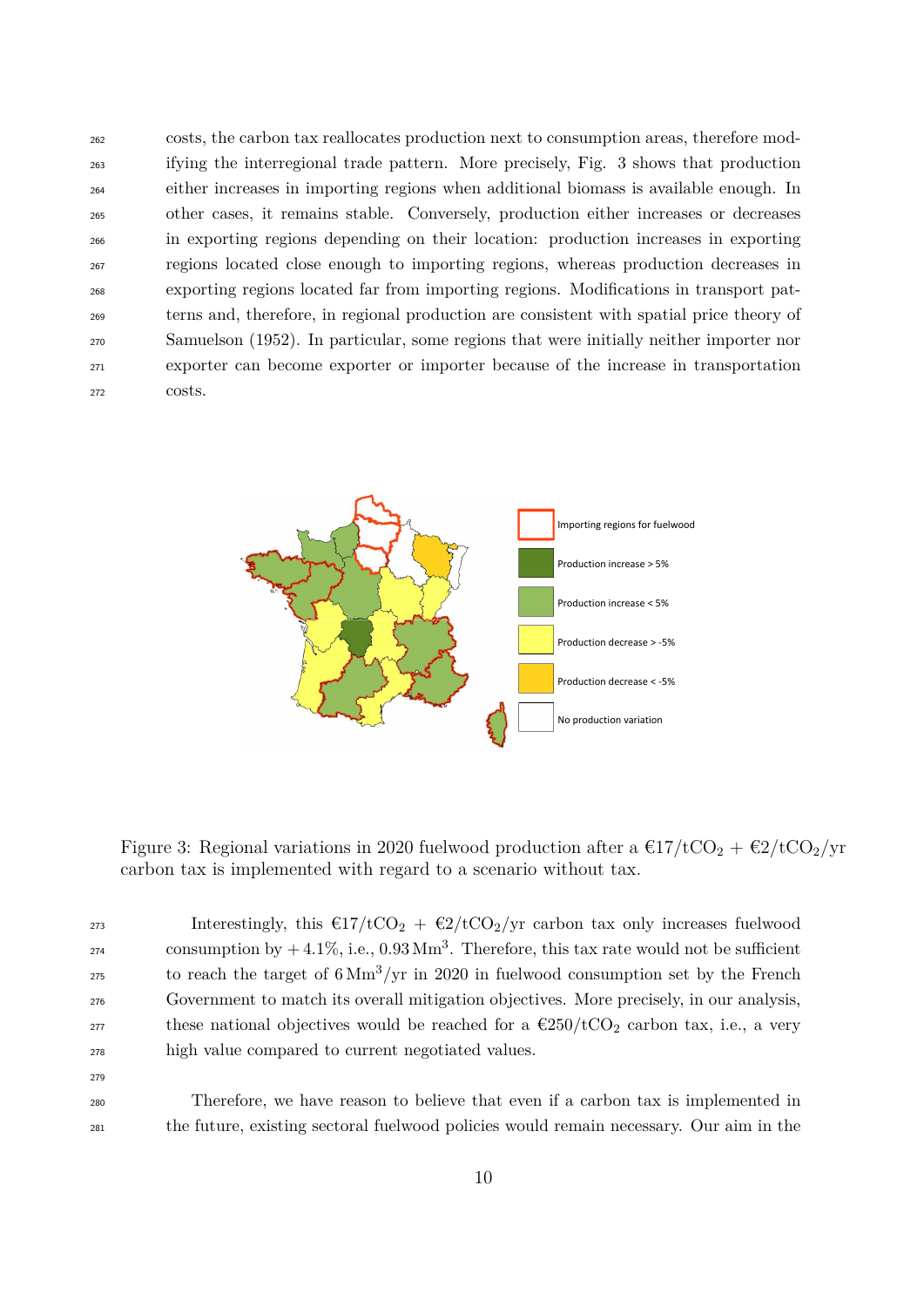### **Combining a carbon tax with sectoral fuelwood policies**

#### **Modeling fuelwood policies in FFSM**

 The European Union set the objective of increasing the share of renewable resources in <sup>287</sup> its overall energy mix to 20  $\%$  by 2020. In France, where forest resources are abundant and where annual increment exceeds harvest levels, biomass energy is expected to play a major role to achieve this objective.

 In the forest sector, some people fear these projects could strengthen the com- petition with the pulp, panel and paper sectors, which use the same raw materials as those used for fuelwood. Moreover, others fear an over-harvesting situation. In- deed, at the national level, [Colin et al.](#page-17-6) [\(2009\)](#page-17-6) and [Ginisty et al.](#page-17-7) [\(2009\)](#page-17-7) estimate an additional resource for industrial uses (fuelwood and pulp sectors) of approximately <sup>295</sup> 12 Mm<sup>3</sup>/yr. More precisely they estimate an additional amount of biomass available <sup>296</sup> of approximately 40 to  $50 \,\mathrm{Mm^3/yr}$  from which they remove all of the resources that are technically impossible to harvest or for which harvest would be too costly. How- ever this value may overestimate the real additional availability since, in fact, French forests combine a very diverse population of forest owners, and forest property rights are highly fragmented. In particular, some smallholders might not react to market incentives.

 In order to contribute to and to clarify these two debates, we translated the official objectives of additional consumption of fuelwood into three policies to be simulated within FFSM during the 2012-2020 period. First, we modeled an exogenous increase in demand, which mimics the current policy of encouraging medium- to large-scale biomass energy plant development. In this case, the Government guarantees a given amount of public purchase on the market (*fixed-demand contracts*). We also consid- ered two alternative policies to reach the same total increase in fuelwood demand: a *consumer subsidy* and a *producer subsidy*. These two subsidies represent the economic incentives to change collective and domestic boilers.

 [Caurla](#page-17-1) [\(2012b,](#page-17-1) pp.213-259) and [Caurla et al.](#page-17-8) [\(2009\)](#page-17-8) analyzed the impacts of these fuelwood policies with FFSM in-depth, differentiating between resource and economic impacts. From the point of view of resource impacts, they showed that the intensity of the tension over the forest resource depends on the nature of the policy as well as on the theoretical additional resource availability in the forest. To cope with uncertainty about additional resources, [Caurla](#page-17-1) [\(2012b,](#page-17-1) pp.213-259) and [Caurla et al.](#page-17-8) [\(2009\)](#page-17-8) considered two levels of resource availability: an optimistic level based on the estimations of [Colin and Chevalier](#page-17-9) [\(2009\)](#page-17-9) and [Ginisty et al.](#page-17-7) [\(2009\)](#page-17-7) and a pessimistic one of approximately  $6 \,\mathrm{Mm}^3/\mathrm{yr}$ , which takes uncertainties concerning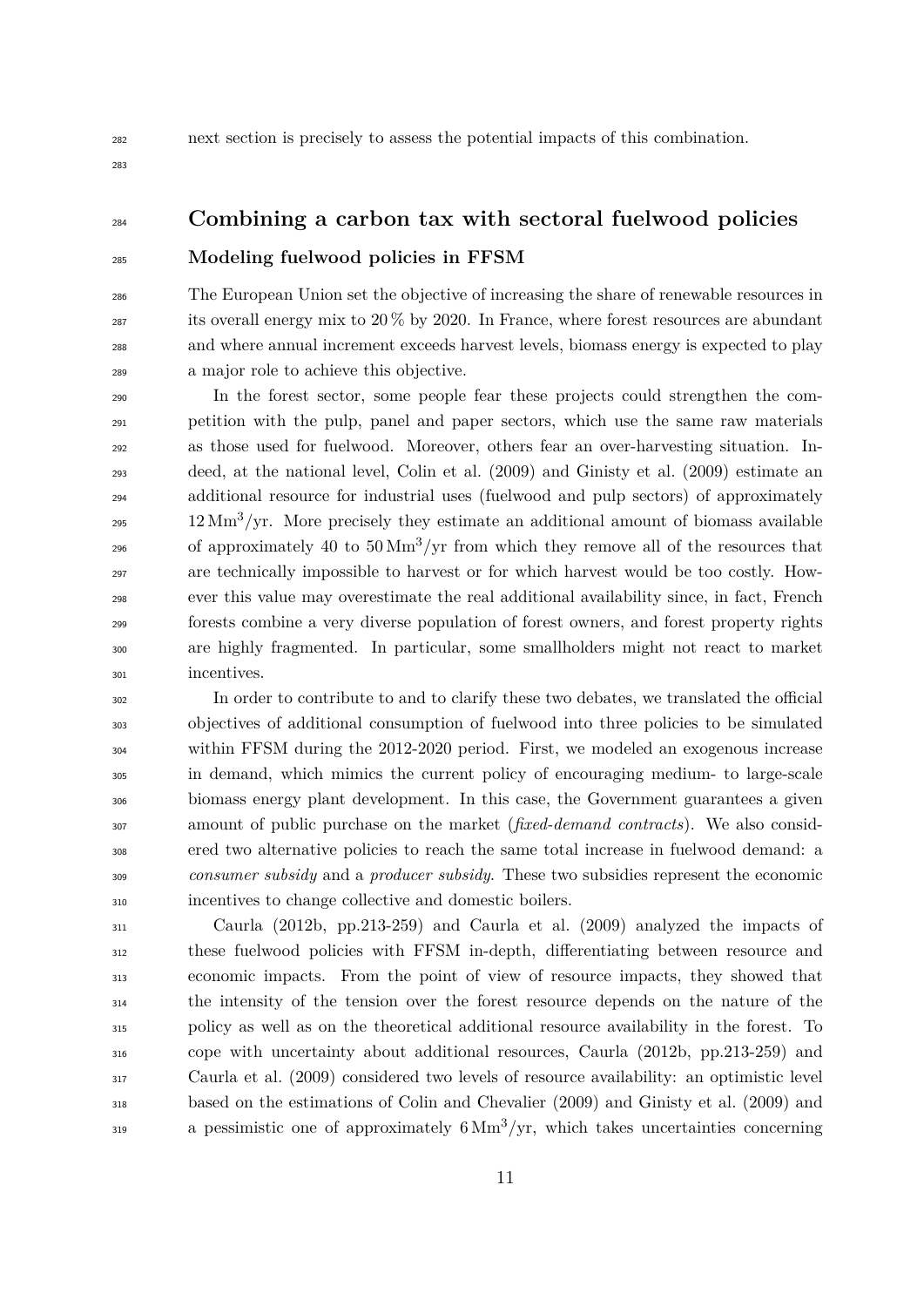the timber suppliers behavior into account. They showed that the three policies considered would lead to a harvest which exceeds biological increment in 2020 in the pessimistic case. On the other hand, only the producer subsidy would lead to tension in 2020 in the optimistic case. This result points out the differences between the three policies but also reveals the importance of mobilizing all of the forest owners, including small forest owners, to make further efforts in fuelwood production in order to avoid over-harvesting situations in some forests.

### **Combination of a carbon tax with a direct fuelwood policy**

 Since a carbon tax alone increases fuelwood production, a combination of fuelwood policies with a carbon tax may raise the question of sustainability of wood production.

 However, in contrast to fuelwood policies that have homogenous impacts on the French forest resource, the impact of a carbon tax on the forest resource is different from one region to another. Since a carbon tax increases fuelwood production in regions with high consumption, whereas it decreases production in low-consumption regions, combining fuelwood policies and a carbon tax may lead to an over-harvesting situation in high-consumption areas – i.e., importing regions.

 To test this assumption we compare the results of three scenarios. In the first scenario we simulate a  $\epsilon$ 17/tCO<sub>2</sub> (+ $\epsilon$ 2/tCO<sub>2</sub>/yr) carbon tax alone, whereas in the second scenario we simulate a subsidy to fuelwood consumption calibrated to reach an additional  $6 \,\mathrm{Mm}^3/\mathrm{yr}$  consumption by 2020. In the third scenario, we simulate a 342 combination of a  $\epsilon$ 17/tCO<sub>2</sub> (+ $\epsilon$ 2/tCO<sub>2</sub>/yr) carbon tax and a subsidy to fuelwood consumption calibrated to reach an additional  $6 \text{ Mm}^3/\text{yr}$  consumption by 2020. Results are reported in Table [2.](#page-12-0)

 Results show that, when policies are implemented alone, both the carbon tax and <sup>347</sup> the subsidy for fuelwood consumption decrease the forest stock at the national level, although the impact is much lower with the carbon tax. This impact is even greater when the two policies are combined. However this combination only slightly decreases the forest stock compared to a scenario with a fuelwood policy alone. More precisely, a regional analysis shows that adding a carbon tax to a fuelwood subsidy decreases the forest stock only in importing regions with regard to a scenario with a fuelwood subsidy alone. Conversely, a carbon tax decreases harvest and thus increases the forest stock compared to a scenario without a tax in exporting regions. Overall, the relatively low stock effect can be explained by the low carbon tax price, leading to a low increase <sup>356</sup> in fuelwood consumption  $(+0.93 \text{ Mm}^3/\text{yr}$  in 2020).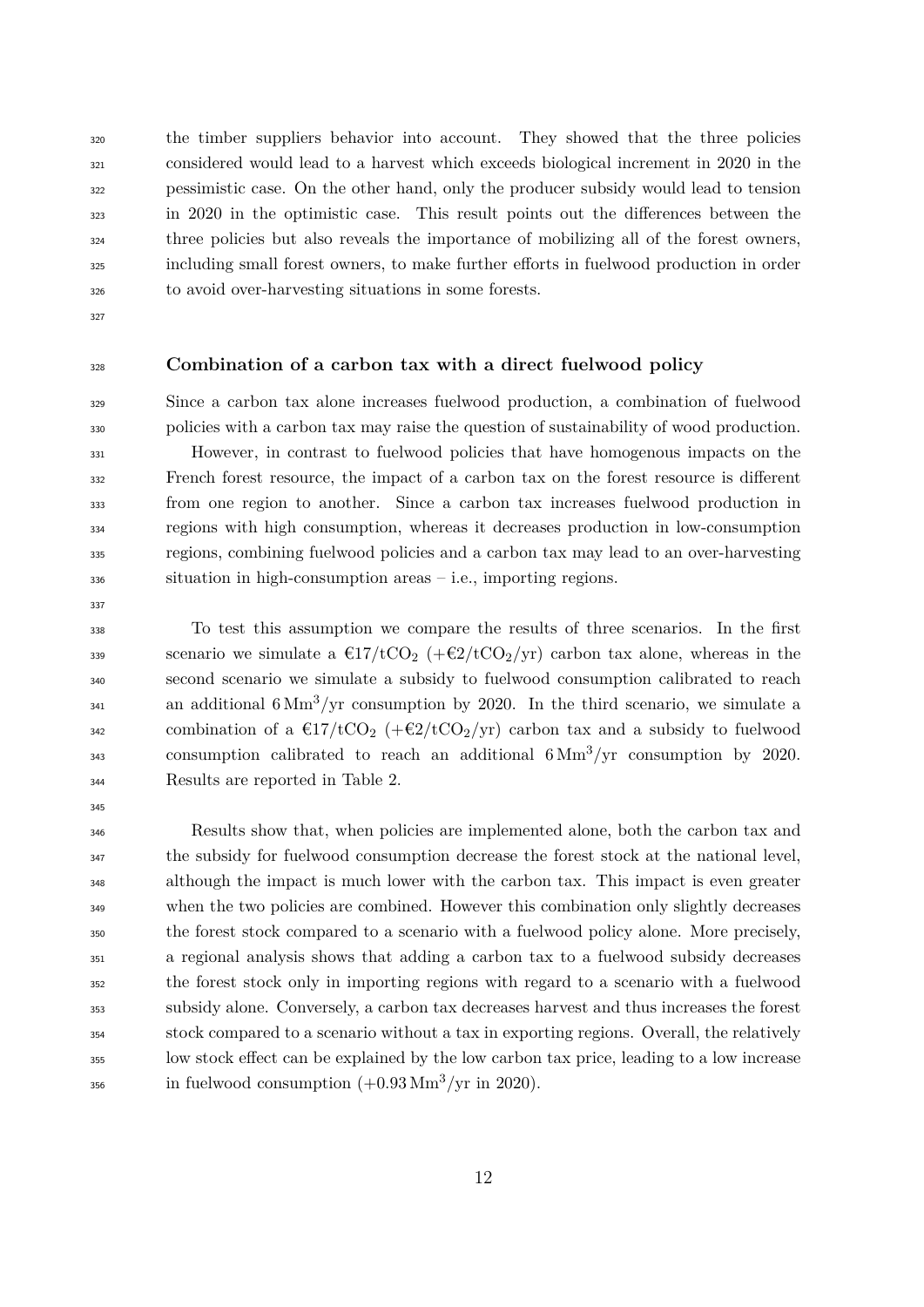<span id="page-12-0"></span>

|          | Carbon tax Fuelwood |           | policy | Combination    |
|----------|---------------------|-----------|--------|----------------|
|          | alone               | alone     |        | fuelwood<br>of |
|          |                     |           |        | policy<br>and  |
|          |                     |           |        | carbon tax     |
| Producer | 31.8                | 350.3     |        | 399.6          |
| surplus  |                     |           |        |                |
| Consumer | $-54.7$             | 146.6     |        | 93             |
| surplus  |                     |           |        |                |
| Forest   | $-0.12\%$           | $-2.23\%$ |        | $-2.41\%$      |
| resource |                     |           |        |                |

Table 2: Consumer and producer surpluses in 2020 in  $M\epsilon$  at national level and forest resource stock in 2020 in % in the three policy scenarios with regard to a business-as-usual (BAU) scenario without a policy

 From the economic point of view, combining a carbon tax and a fuelwood policy increases producers' profits with regard to a scenario with only fuelwood policy at the national level. This is because both policies increase consumption and, thus, production of wood products. Their impacts are therefore greater for producers' profits. However, the combination leads to an intermediary situation for consumers. Indeed, while a fuelwood subsidy increases consumer surpluses, the carbon tax increases wood product prices and, therefore, decreases consumer surpluses.

### <sup>364</sup> **Combining a sequestration policy with a carbon tax**

### <sup>365</sup> **Presentation of the sequestration policy**

 The sequestration policy consists in paying forest owners for the environmental service they produce by sequestering carbon. Each year, timber suppliers receive a payment  $\frac{368}{100}$  from the Government  $(P_t)$  that is computed as the difference between the amount of carbon sequestered in standing forests  $(C_t)$  and a reference amount of carbon se $q$  questered in standing forests  $(C_t^{REF})$ , times the price of annual carbon sequestration  $(PC_t):$   $P_t = Pc_t(C_t - C_t^{REF})$ . Note that the payment can be negative (tax) if the carbon stock falls below a reference level. We only consider above-ground biomass, which under-estimates the environmental service but allows for easier accounting. We also use the rule-of-thumb approximation that one cubic meter of standing biomass stores one metric ton of  $CO<sub>2</sub>$  [\(Carbofor,](#page-17-10) [2004\)](#page-17-10).

 $T<sub>1</sub>$ <sup>376</sup> The annual payment for carbon sequestration  $P<sub>ct</sub>$  is the constant annual value <sup>377</sup> corresponding to a price of permanent (i.e., indefinite) sequestration of *P<sup>c</sup>* equal to  $\epsilon$ 17/tCO<sub>2</sub> (+ $\epsilon$ 2/tCO<sub>2</sub>/yr) using a 4% discount rate. In other words, the discounted sum *ad infinitum* of annual payments  $P_{ct}$ , at a rate of discount of 4%, is  $P_c$ . Like <sup>380</sup> the price of permanent sequestration, this annuity is revised every year as the price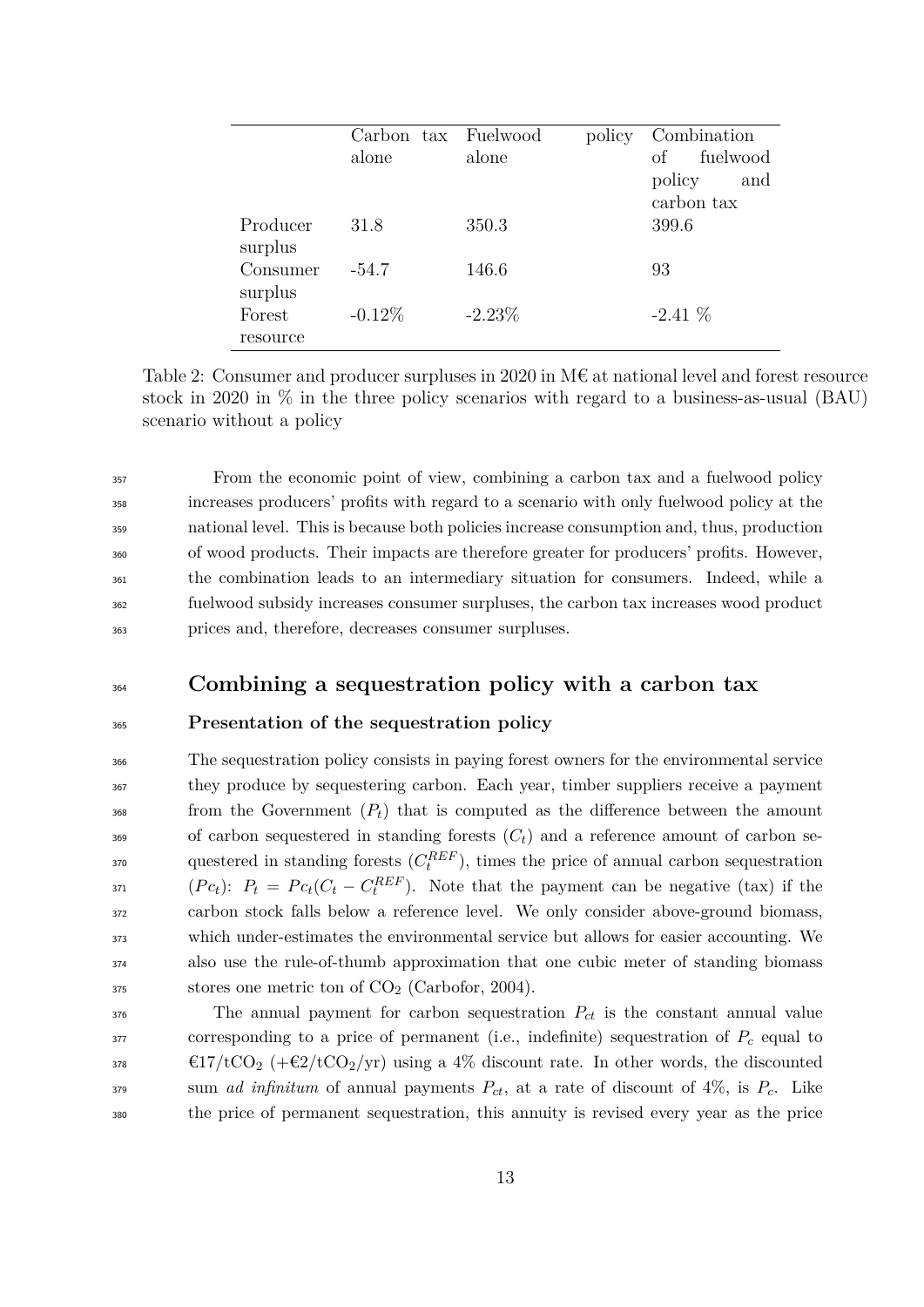381 of permanent sequestration increases and, therefore, increases from  $\epsilon 0.68/tCO<sub>2</sub>/year$  $\frac{382}{100}$  in 2010 to  $\frac{2010 \text{ to } 48}{1.48}$  to  $\frac{2020}{100}$ . With an annual payment based on measured sequestration, this policy is environmentally consistent. For example, accidental release of carbon via fires or hurricanes would result in lower annual payments, or even in negative payments (tax) if carbon stocks were to fall below a reference level.

 It is important to note that, in practice, a payment for the environmental service sequestration is very likely to be voluntary. In other words, timber suppliers will self- select themselves and will enter the program only if it makes them better off to do so. We do not directly model this voluntary participation condition, but instead assume that participation is compulsory, and then test *ex post* whether suppliers are better off or not.

 In addition, in the current version of FFSM, wood supply depends only on current market prices: expectations about future revenues and/or costs do not enter into timber suppliers' decisions. As a result, wood suppliers factor the payment for carbon storage in their supply decisions only to the extent it influences the *current* price of timber.

 Using FFSM, [Lecocq et al.](#page-18-6) [\(2011\)](#page-18-6) show that this sequestration policy has nega- tive impacts on the consumers welfare. Indeed, though it increases producers' profits through the payment for sequestered carbon, it also increases prices for consumers re- sulting in a decrease in consumer surpluses. Thus this policy is likely to raise political economy questions. From the environmental point of view, [Lecocq et al.](#page-18-6) [\(2011\)](#page-18-6) showed that a sequestration policy increases the forest carbon stock by decreasing harvest over the French territory.

### **Combination of a carbon tax and a sequestration policy**

 Combining a carbon tax and a sequestration policy *a priori* leads to ambiguous impacts from the point of view of both resources and economics.

 To test this, we designed three scenarios: a scenario with a carbon tax alone, a scenario with a sequestration policy alone and a combination thereof. Table [3](#page-14-0) gives the sum of producer and consumer surpluses at national level in 2020, and the variation of forest resource stock with regard to a business-as-usual scenario without policy.

 First, results show that combining a carbon tax with a sequestration policy in- creases producers profits at the national level with regard to a scenario with a carbon tax or a sequestration policy alone. There are two components in this effect. On the first hand, in regions where the carbon tax increases production, the forest stock decreases and a sequestration policy acts as a tax. Consequently, the sequestration component of the policy turns into a net tax for reductions in carbon storage relative to a BAU scenario. This decreases producers' profits in these regions. On the other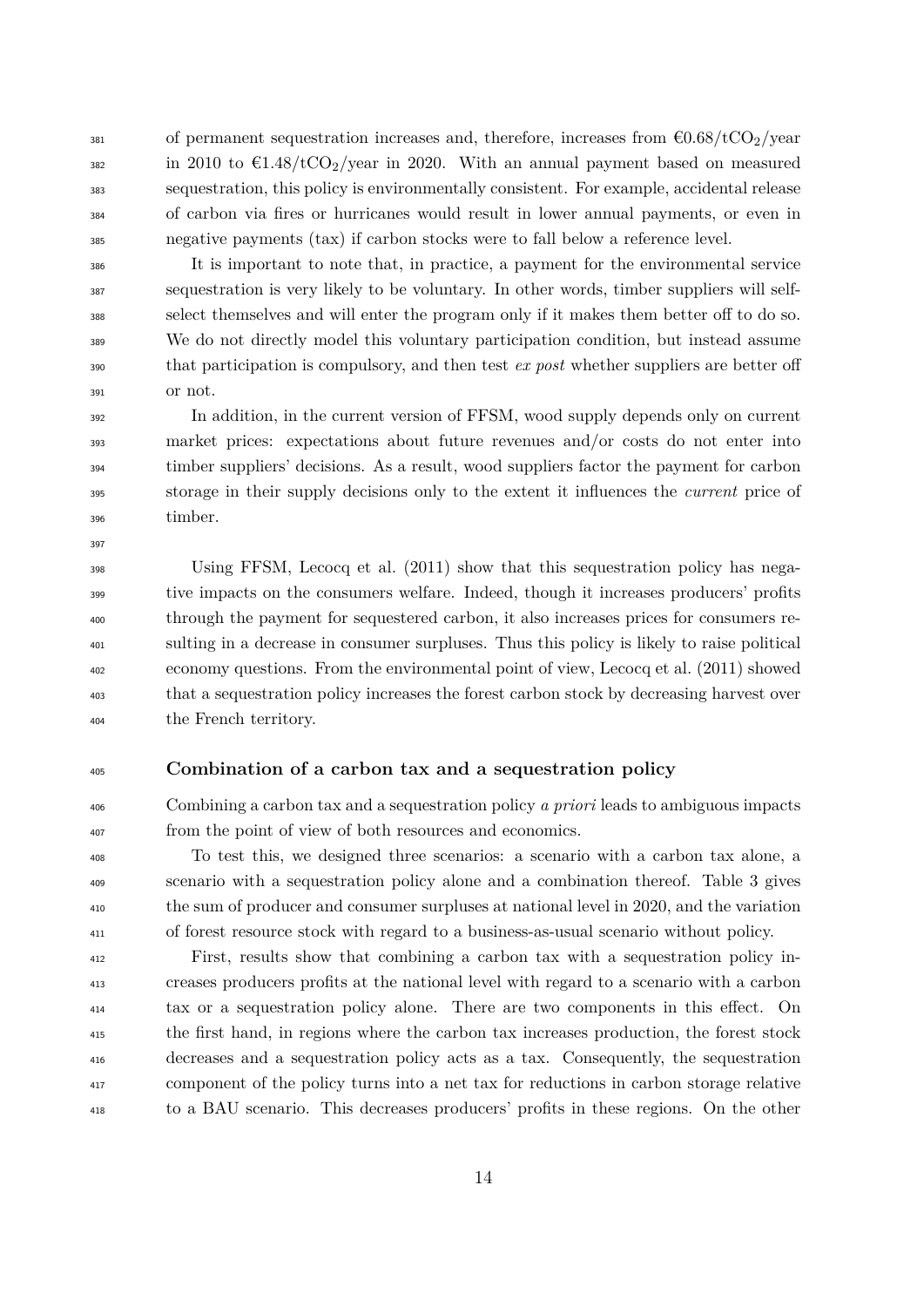<span id="page-14-0"></span>

| Producer<br>surplus | Carbon tax<br>alone<br>31.8 | Sequestration<br>policy alone<br>5.3 | Sequestration pol-<br>$icy + Carbon tax$<br>38.7 |
|---------------------|-----------------------------|--------------------------------------|--------------------------------------------------|
| Consumer            | $-54.7$                     | $-3.4$                               | $-58.1$                                          |
| surplus<br>Forest   | $-0.12\%$                   | $+0.05\%$                            | $-0.07\%$                                        |
| resource            |                             |                                      |                                                  |

Table 3: Consumer and producer surpluses in 2020 in  $M\epsilon$  at national level and forest resource stock in 2020 in % with regard to a business-as-usual scenario without a policy

 hand, in regions where the carbon tax decreases production – by increasing transport costs – the sequestration policy acts as a subsidy and greatly increases producers' profits. Interestingly, adding these two opposite effects leads to an overall increase in producers' profits at the national level with regard to a scenario with a carbon tax or a sequestration policy alone. In contrast to conclusions stemming from [Lecocq et al.](#page-18-6) [\(2011\)](#page-18-6) when combining a sequestration and a substitution policy, the combination of a carbon tax with a sequestration policy globally increases producers profits with regard to a single policy scenario.

 Second, results show that the consumer surplus is lower when combining a carbon tax with a sequestration policy than when a carbon tax or a sequestration policy are implemented alone. Indeed, both the carbon tax and the sequestration policy increase final wood product prices and these impacts are greater when combining the two policies. This impact on consumer surpluses raises the question of the political feasibility of a combination of these two policies.

 From the point of view of the forest stock, the two policies are conflicting. In fact the sequestration policy increases the forest stock, whereas the carbon tax increases production and, therefore, decreases it. However, since we do not represent competition for all wood products and non-wood substitutes, the impacts of a carbon tax on the forest stock are very likely to be under-estimated in our simulations. In addition, the carbon tax does not decrease the forest stock in all regions. Again, in regions where the carbon tax decreases production, due to production reallocation, the combination of a sequestration policy and a carbon tax increases the forest stock regarding the BAU <sup>441</sup> scenario. In the Aquitaine region, for example, the forest stock increases by  $+1.1\%$ <sup>442</sup> with regard to the BAU scenario and by  $+1\%$  with regard to a scenario with only sequestration.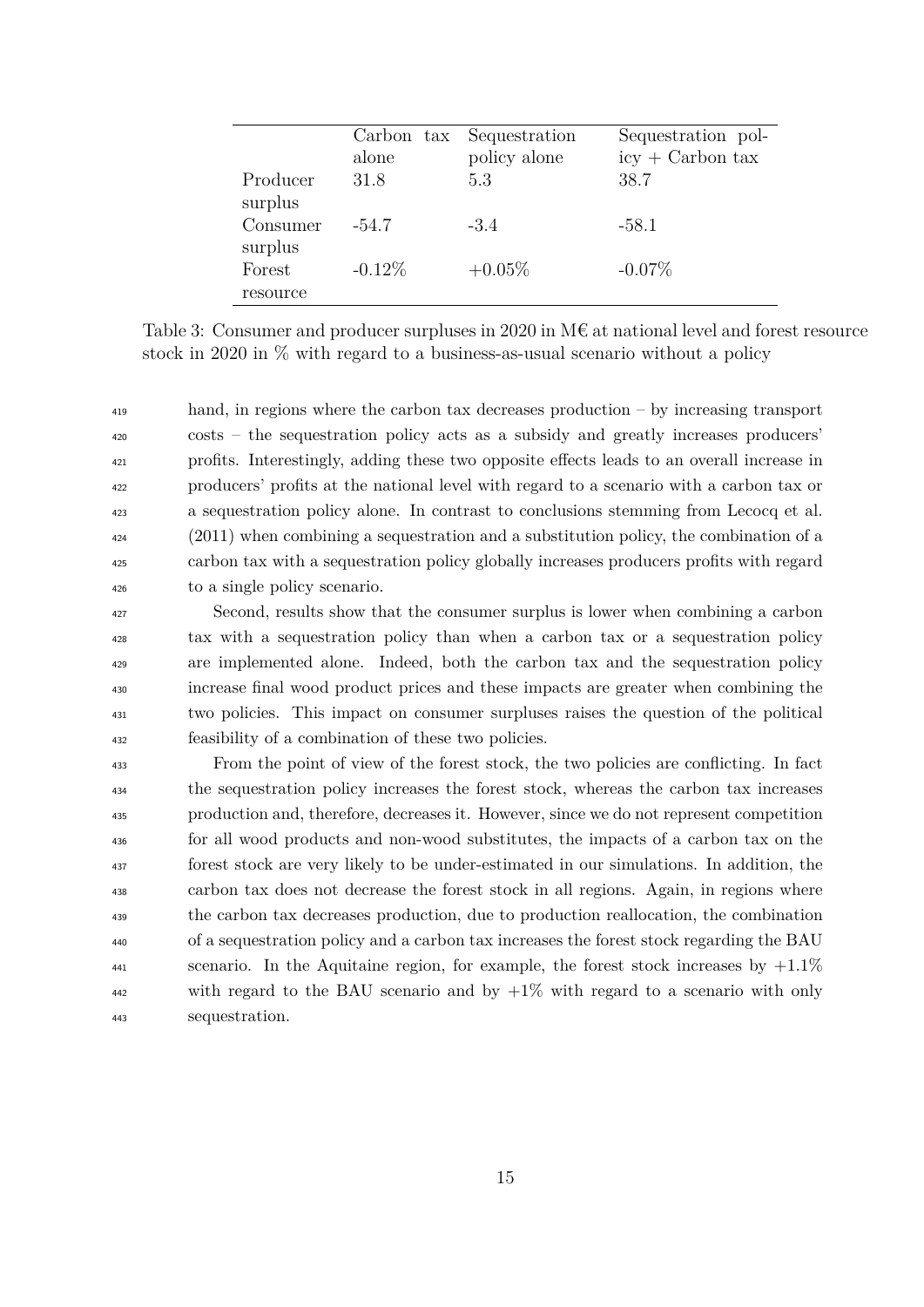# **Discussion and Conclusion**

 What makes the relationships between mitigation policies within the forest sector com- plex are their potential antagonisms and complementarities over the economy and the resource. In order to reduce mitigation costs, it is necessary to favor complementaries and to avoid antagonisms. In this paper, our aim was to explore the effects of a combination of an inter-sectoral carbon tax with two sectoral-type mitigation policies, namely a sequestration policy and a fuelwood policy. Although such a combination does not exist in France yet, since no carbon tax is implemented, such a combination may take place in the near future. In addition, our conclusions can be transposed to other developed countries where an inter-sectoral carbon tax is likely to interact with sectoral policies. Precisely, we believe our results hold for developed countries with temperate forests such as the majority of European and North American countries. In fact, in developing countries, other issues such as governance issues may interact with the implementation of a carbon tax or a forest-carbon sequestration scheme. In addition, other types of forest sectors such as tropical ones differ from French one from both economic (wood products are different) and resource dynamics points of view.

 Our analysis yields four main results. First, we show that implementing an inter- $\text{1461}$  sectoral  $\left(\frac{17}{\text{CO}_2}\right)$  +  $\left(\frac{2}{\text{CO}_2}\right)$  carbon tax in addition to a sectoral subsidy for  $f_{462}$  fuelwood consumption calibrated to increase consumption by  $6 \,\mathrm{Mm^3/yr}$  in 2020 does not threaten forest resource sustainability at the national level. This is because the relatively low carbon tax moderately increases fuelwood consumption and, therefore, moderately increases fuelwood production. However, one important limitation of this conclusion lies in the tax base chosen. In fact, we only simulate competition between fuelwood and non-wood energy sources here. In reality, an inter-sectoral carbon tax would increase the production of most wood products [\(Barthes et al.,](#page-16-1) [2012\)](#page-16-1). As a consequence, the forest stock is likely to decrease even more in reality. However, measuring the order of magnitude of this overall impact is beyond the scope of this article. It would be necessary to model all competitions between wood and non-wood products which, as [Barthes et al.](#page-16-1) [\(2012\)](#page-16-1) remind us, is a very data-demanding process (in terms of carbon emission factors, elasticities of substitution, aggregation, ...).

 Second, we show that producers always benefit at the national level from the combination of an inter-sectoral carbon tax with either a sequestration or a fuelwood sectoral policy. In the case of a combination with a fuelwood policy, this is because both of the policies increase national fuelwood production and fuelwood price. In the case of a combination with a sequestration policy this is because the overall production increase in fuelwood exporting regions exceeds the overall production decrease in importing regions. The net overall effect is positive at the national level.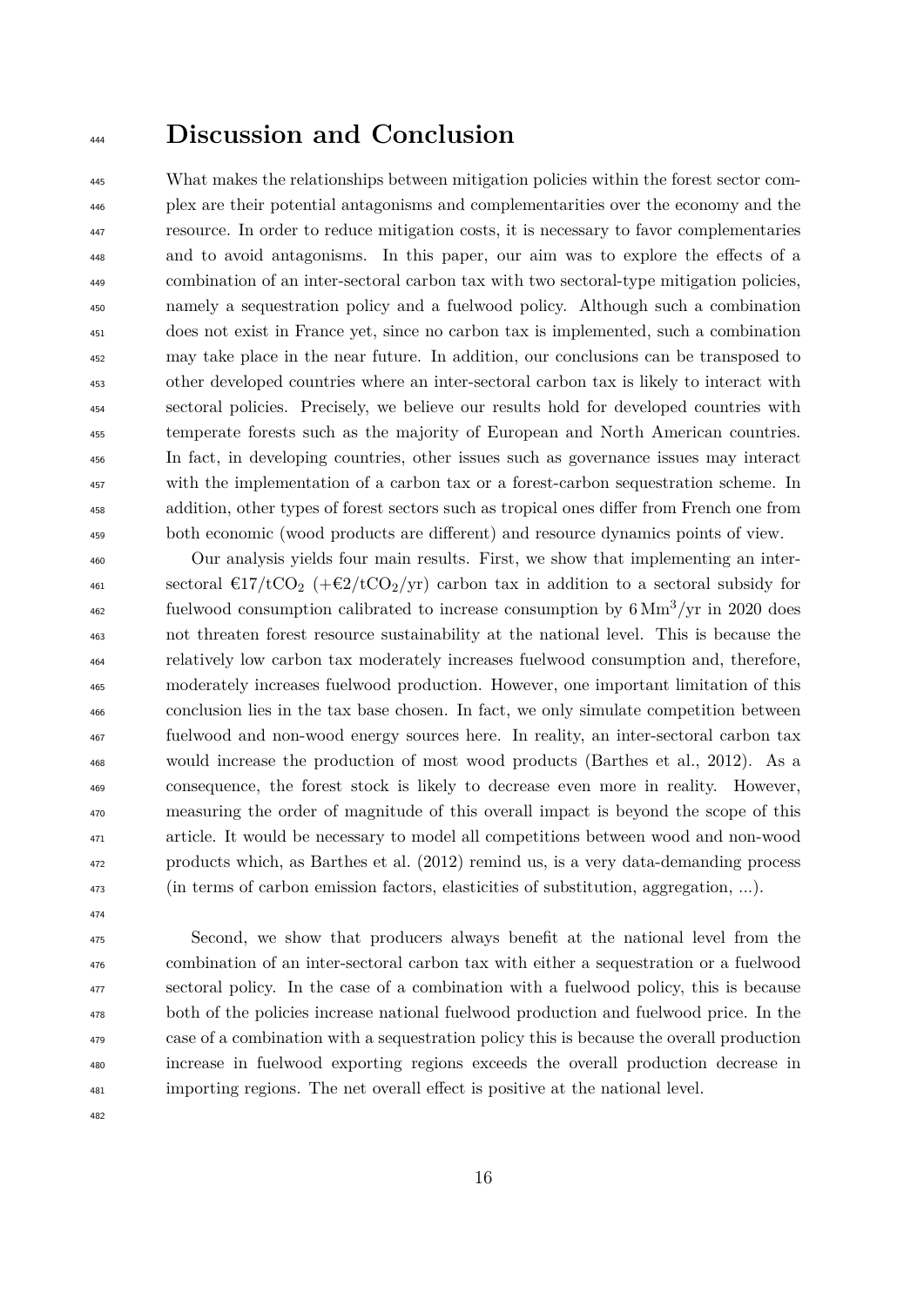Third, the consumer surplus always decreases when a carbon tax is implemented in addition to an existing sectoral policy. This can be explained by the fact that the carbon tax increases wood product prices. In the case of a combination with a sequestration policy, which already decreases the consumer surplus, our simulations <sup>487</sup> raise questions about the political feasibility of such a scenario<sup>[2](#page-16-3)</sup>.

 A fourth important result is that by having an impact on transport costs, an inter-sectoral carbon tax would modify regional production patterns and inter-regional trade schemes. In the specific case where a carbon tax is combined with a sequestration policy, an interesting way to make these two policies complementary would be to consider sequestration as a voluntary process in regions where production decreases after a carbon tax is implemented. This would lead to a specialization of forests. In regions where a tax has a negative impact on production, timber that is not harvested for production might be left for sequestration. On the contrary, in high-consumption regions, forest owners would choose not to engage in sequestration processes. In addition making sequestration policies voluntary might raise their probability of success.

 Eventually, it must be kept in mind that what happens in the rest of the economy makes the political economy of an integrative forest policy even more complex. For example, several concerns have been raised about the implication of a national car- bon tax on international competitiveness. In particular the chemistry and metallurgy sectors could be burdened by such a tax. Thus, these sectors might benefit from a reduction of the tax level, whereas the forest sector would not. This would result in a differential tax with regard to the sector to which it applies, and the forest sector might no longer benefit in this case. One way to study these interactions in the future would be to conduct a similar analyse but using a general modeling framework.

**References**

- <span id="page-16-2"></span> Armington, P. S. (1969). A theory of demand for products distinguished by place of production. *IMF Staff papers*, 16(1):159–176.
- <span id="page-16-1"></span> Barthes, J., Lecocq, F., Caurla, S., Delacote, P., and Barkaoui, A. (2012). Would an economy-wide carbon tax hinder or help the forest sector? insights from the French Forest Sector Model. *Cahiers du LEF*, 4.
- <span id="page-16-0"></span> Bohlin, F. (1998). The swedish carbon dioxide tax: effects on biofuel use and carbon dioxide emissions. *Biomass and Bioenergy*, 15:283–291.

<span id="page-16-3"></span>However, this conclusion does not take into account general equilibrium considerations, such as the recycling of the tax revenues.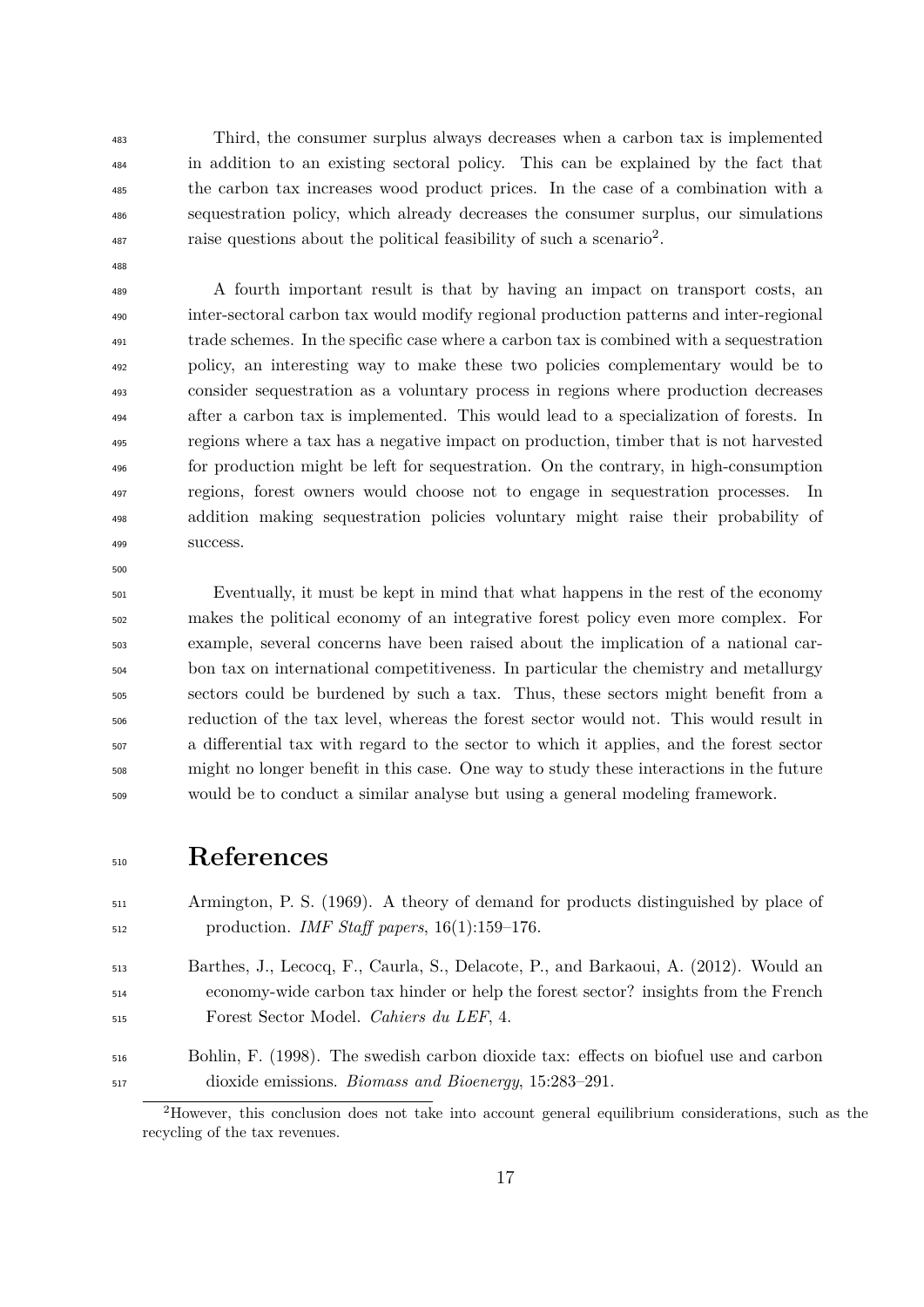- <span id="page-17-10"></span> Carbofor (2004). Rapport final du projet Carbofor: séquestration de carbone dans les grands écosystèmes forestiers en France. Quantification, spatialisation, vulnérabilité et impacts de différents scénarios climatiques et sylvicoles. Technical report, GIP Ecofor.
- <span id="page-17-5"></span> Caurla, S. (2012a). Introducing Armington imperfect substituability in Samuelson spatial price theory: analytical resolution of the resulting model. *Cahiers du LEF*, 6. http://www7.nancy.inra.fr/lef/cahiers\$ \$du\$ \$lef/2012\$ \$06.
- <span id="page-17-1"></span> Caurla, S. (2012b). *Modélisation de la filière forêt-bois française. Evaluation des poli- tiques climatiques*. PhD thesis, AgroParisTech. [http://www7.nancy.inra.fr/lef/](http://www7.nancy.inra.fr/lef/actualites/archives$_$actualites/these$_$caurla) [actualites/archives\\$\\_\\$actualites/these\\$\\_\\$caurla](http://www7.nancy.inra.fr/lef/actualites/archives$_$actualites/these$_$caurla).
- <span id="page-17-8"></span> Caurla, S., Delacote, P., Lecocq, F., and Barkaoui, A. (2009). Fuelwood consumption, uncertainty over resources and public policies : Which impacts on the French forest sector? *Cahiers du LEF*, 03.
- <span id="page-17-2"></span> Caurla, S., Lecocq, F., Delacote, P., and Barkaoui, A. (2010). The French Forest Sector Model : version 1.0. Presentation and theoretical foundations. *Cahiers du LEF*, 04. [https://www.nancy.inra.fr/lef/cahiers\\$\\_\\$du\\$\\_\\$lef/2010/2010\\$\\_\\$04](https://www.nancy.inra.fr/lef/cahiers$_$du$_$lef/2010/2010$_$04).
- <span id="page-17-6"></span> Colin, A., Barnérias, C., Salis, M., Thivolle-Cazat, A., Coulon, F., and Couturier, C. (2009). Biomasse ligneuse forestière, populicole et bocagère disponible pour l'énergie sur la période 2006-2020. Technical report, 537 ADEME. http://www.dispo-boisenergie.fr/doc/ADEME\$\_\$boisenergie\$ [\\$rapport\\$\\_\\$final\\$\\_\\$dec2009.pdf](http://www.dispo-boisenergie.fr/doc/ADEME$_$boisenergie$_$rapport$_$final$_$dec2009.pdf).
- <span id="page-17-9"></span> Colin, A. and Chevalier, H. (2009). Rapport technique module biologique LEF. Tech-nical report, Inventaire Forestier National.
- <span id="page-17-7"></span> Ginisty, C., Chevalier, H., Vallet, P., and Colin, A. (2009). Evaluation des volumes de bois utilisables à partir des données de l'IFN " nouvelle méthode". Technical report, CEMAGREF et IFN.
- <span id="page-17-0"></span> Grace, J. (2004). Understanding and managing the global carbon cycle. *Journal of Ecology*, 92:189–202.
- <span id="page-17-4"></span> Hofer, P., Taverna, R., and Werner, F. (2007). *The CO*<sup>2</sup> *effects of the Swiss forestry and timber industry: scenario of future potential for climate-change mitigation*. En-vironmental studies no. 0739. Federal Office for the Environment: Bern.
- <span id="page-17-3"></span> Im, E. H., Adams, D. M., and Latta, G. S. (2007). Potential impacts of carbon taxes on carbon flux in western oregon private forests. *Forest Policy and Economics*, 9:1006–1017.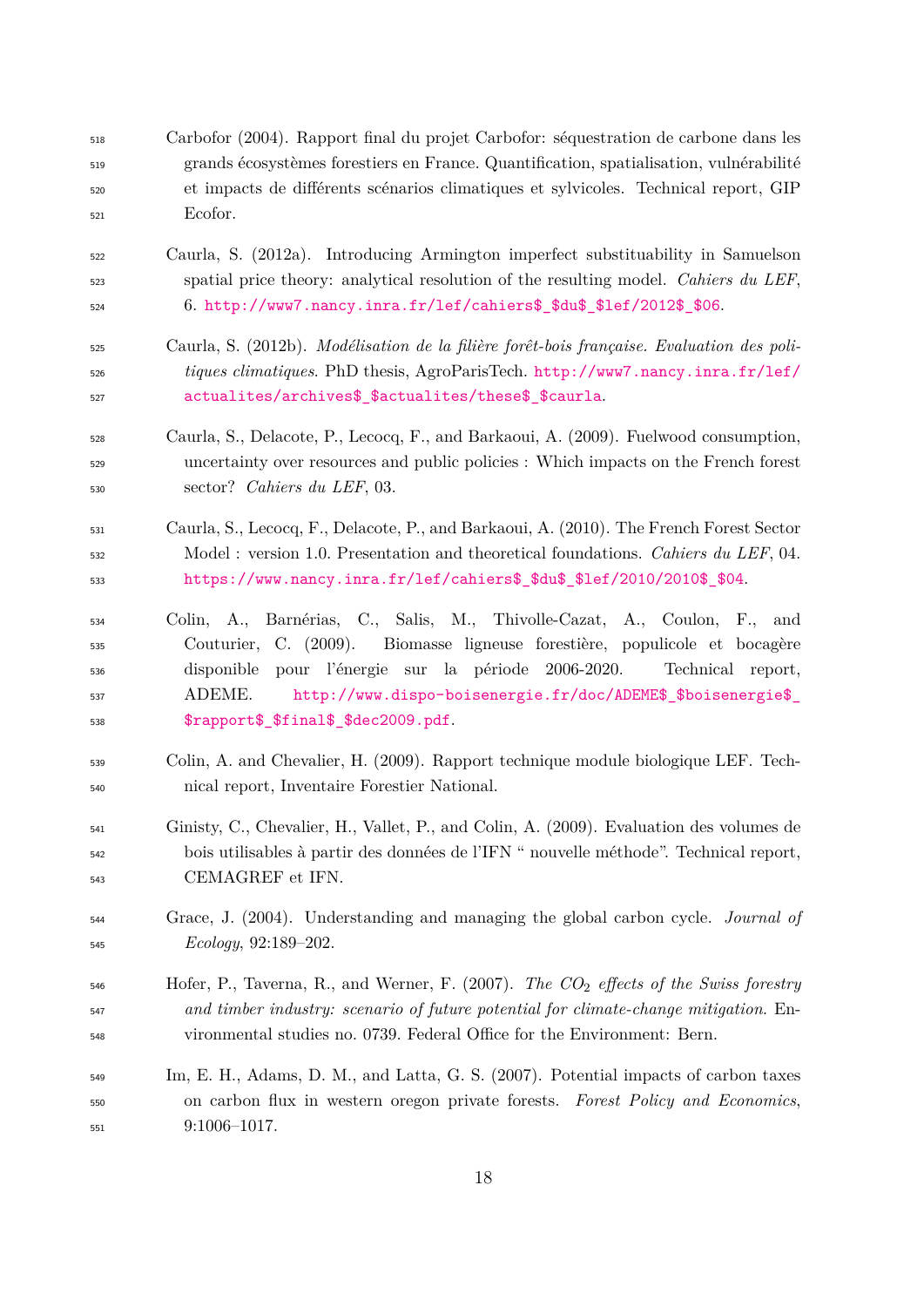<span id="page-18-11"></span><span id="page-18-10"></span><span id="page-18-9"></span><span id="page-18-8"></span><span id="page-18-7"></span><span id="page-18-6"></span><span id="page-18-5"></span><span id="page-18-4"></span><span id="page-18-3"></span><span id="page-18-2"></span><span id="page-18-1"></span><span id="page-18-0"></span>

| 552 | Kallio, A., Salminen, O., and Sievänen, R. (2013). Sequester or substitute - conse-      |
|-----|------------------------------------------------------------------------------------------|
| 553 | quences of increased production of wood based energy on the carbon balance in            |
| 554 | finland. Journal of Forest Economics, In Press.                                          |
| 555 | Kurz, W. A., Beukema, S. J., and Apps, M. J. (1997). Carbon budget implications          |
| 556 | of the transition from natural to managed disturbance regimes in forest landscapes.      |
| 557 | Mitigation and Adaptation Strategies for Global Change, 2:405-421.                       |
| 558 | Lecocq, F., Caurla, S., Delacote, P., Barkaoui, A., and Sauquet., A. (2011). Paying      |
| 559 | for forest carbon or stimulating fuelwood demand? Insights from the French Forest        |
| 560 | Sector Model. Journal of Forest Economics, 17:157-168.                                   |
| 561 | Luyssaert, S., Schulze, E. D., Börner, A., Knohl, A., Hessenmöller, D., Law, B. E.,      |
| 562 | Ciais, P., and Grace, J. (2008). Old-growth forests as global carbon sinks. Nature,      |
| 563 | $455:213 - 215.$                                                                         |
| 564 | Marland, G. and Schlamadinger, B. (1997). Forests for carbon sequestration or fossil     |
| 565 | fuel substitution? A sensitivity analysis. <i>Biomass and Bioenergy</i> , 13(6):389–397. |
| 566 | Nabuurs, G., Masera, O., Andrasko, K., Benitez-Ponce, P., Boer, R., Dutschke, M.,        |
| 567 | Elsiddig, E., Ford-Robertson, J., Frumhoff, P., Karjalainen, T., Krankina, O., Kurz,     |
| 568 | W., Matsumoto, M., Oyhantcabal, W., Ravindranath, N., Sanchez, M. S., and                |
| 569 | Zhang, X. (2007). Forestry. In Climate Change 2007: Mitigation. Contribution             |
| 570 | of Working Group III to the Fourth Assessment Report of the IPCC, Cambridge              |
| 571 | University Press, Cambridge.                                                             |
| 572 | Pajot, G. (2011). Rewarding carbon sequestration in south-western french forests: A      |
| 573 | costly operation? Journal of Forest Economics, 17:363-377.                               |
| 574 | Petersen, A. (2006). A comparison of avoided greenhouse gas emissions when using         |
| 575 | different kinds of wood energy. Biomass and Bioenergy, 30:605-617.                       |
| 576 | Petersen, A. K. and Solberg, B. (2005). Environmental and economic impacts of            |
| 577 | substitution between wood products and alternative materials: a review of micro-         |
| 578 | level analyses from Norway and Sweden. Forest Policy and Economics, $7(3):249$ –         |
| 579 | 259.                                                                                     |
| 580 | Pingoud, K., Pohjola, J., and Valsta, L. (2010). Assessing the integrated climatic       |
| 581 | impacts of forestry and wood products. Silva Fennica, $44(1):155-175$ .                  |
| 582 | Puech, J. (2009). Mise en valeur de la forêt française et développement de la filière    |
| 583 | bois. Technical report.                                                                  |
| 584 | Quinet, A. (2009). La valeur tutélaire du carbone. Rapport du Conseil d'Analyse          |
| 585 | Stratégique, 2009-16.                                                                    |